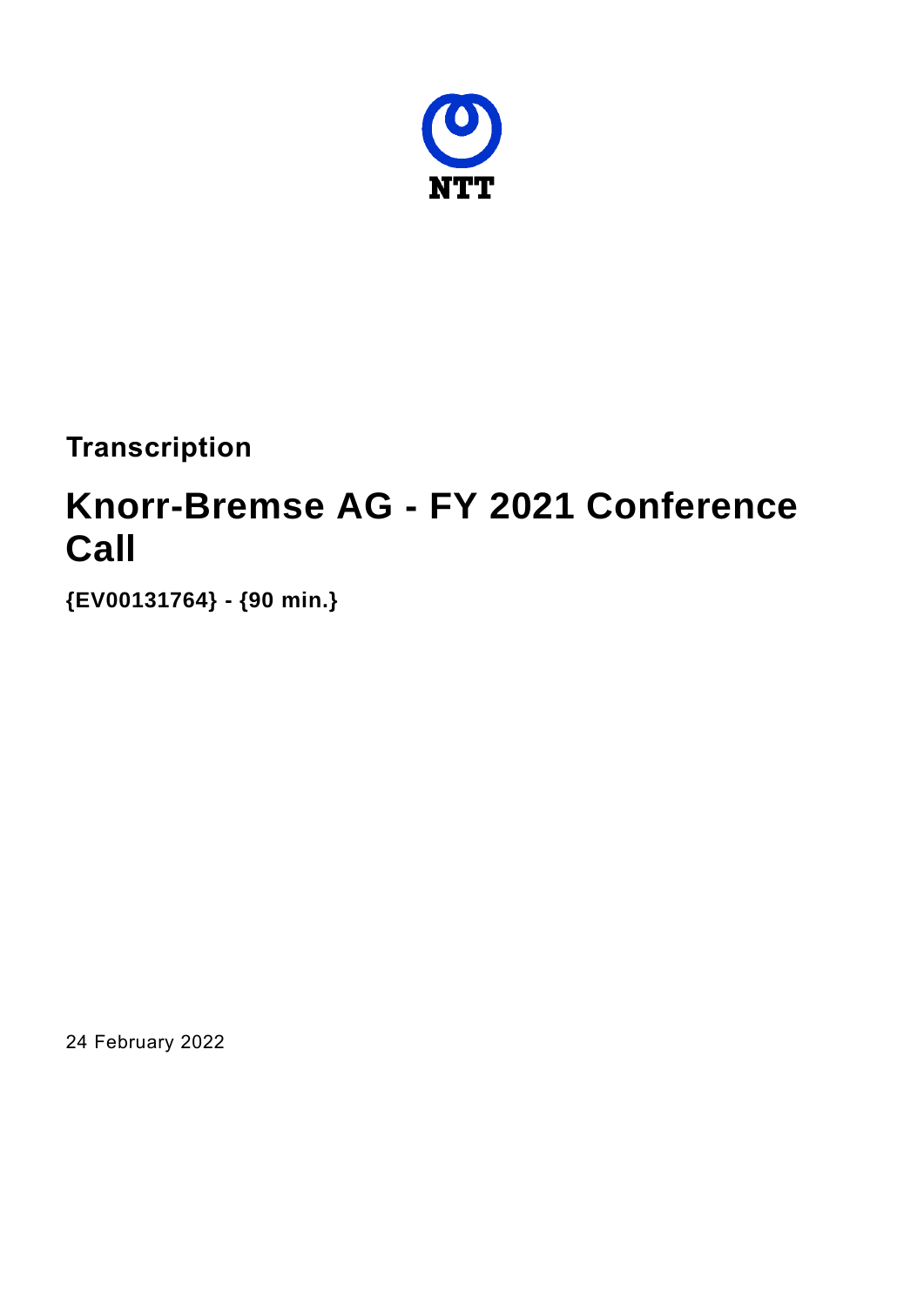

{EV00131764} - {90 min.}

# **PRESENTATION**

### **00:00:04 Operator**

Dear ladies and gentlemen, welcome to Knorr-Bremse full year and Q4 2021 telephone conference with CEO Dr. Jan Mrosik and CFO Frank Weber. At our customer's request, this conference will be recorded. As a reminder, all participants will be in a listen-only mode. After the presentation, here will be an opportunity to ask questions. If any participants have difficulties hearing the conference, please press \* followed by 0 on the telephone for operator assistance. May I now hand you over to Andreas Spitzauer, Head of Investor Relations, who will lead you through this conference. Please go ahead.

### **00:00:43 Andreas Spitzauer**

Thank you, operator. Good afternoon as well as good morning, ladies and gentlemen. My name is Andreas Spitzauer, Head of Investor Relations of Knorr-Bremse AG. I want to welcome you to Knorr-Bremse's conference call for the preliminary results of full year 2021. Today, Dr. Jan Mrosik, our CEO, and Frank Markus Weber, our CFO, will present the results of Knorr-Bremse, followed by a Q&A session. The conference call will be recorded and is available on our home page, www.knorr-bremse.com, in the Investor Relations section. Here you can find today's presentation and later a transcript of the call. It is now my pleasure to hand over to Dr. Mrosik. Please go ahead.

### **00:01:29 Dr. Jan Mrosik, CEO**

Yes, thank you, Andreas. And welcome everybody, and thanks for joining us today. As usual, I will start with an overview of the highlights before Frank dives into the details in our outlook for 2022, followed by a Q&A session.

2021 was a turbulent year, full of challenges due to the pandemic, but thanks to the outstanding execution of the entire Knorr-Bremse team, we mastered it very well. We have delivered good profitability and improved all financial KPIs significantly, not only in the past quarter. In full year 2021, we generated revenues of €6.7 billion, up 9%, and an operating EBIT margin of 13.6%, 40 basis points higher year over year. With these results, we fully achieved our fiscal year 2021 guidance. Most importantly, our order book is at record level and underlines the strong market fundamentals in the rail and truck industry. CVS was the key driver of 2021 with a revenue increase of 20% and EBIT margin improvement by 240 basis points, despite the challenging supply situation in the truck industry. RVS generated flat revenues and an EBIT margin of 18.1%, slightly above expectations after another challenging year for the rail industry with project postponements. In Q4, business activity clearly improved as promised, with a very strong order intake. Following a book-to-bill ratio of 1.49, this results in a book-to-bill ratio of 1.05 for the full year. In 2021, on the basis of unaudited and preliminary numbers, we have reached the important goal of achieving carbon neutrality at Knorr-Bremse sites thanks to our own climate action measures and supported by high-quality green energy certificates. We are also fully on track to reach another important environmental goal of halving our CO2 emissions by 2030. We at Knorr-Bremse aim to use all possible levers to contribute to decarbonisation, above all with our ambitious environmental efforts and our product portfolio, but also by tying our goals and efforts to financial commitments. So we adapted ESG targets in the short-term incentive of the management remuneration from 2022 onwards and just recently issued an ESG syndicated loan tied to our sustainability rating.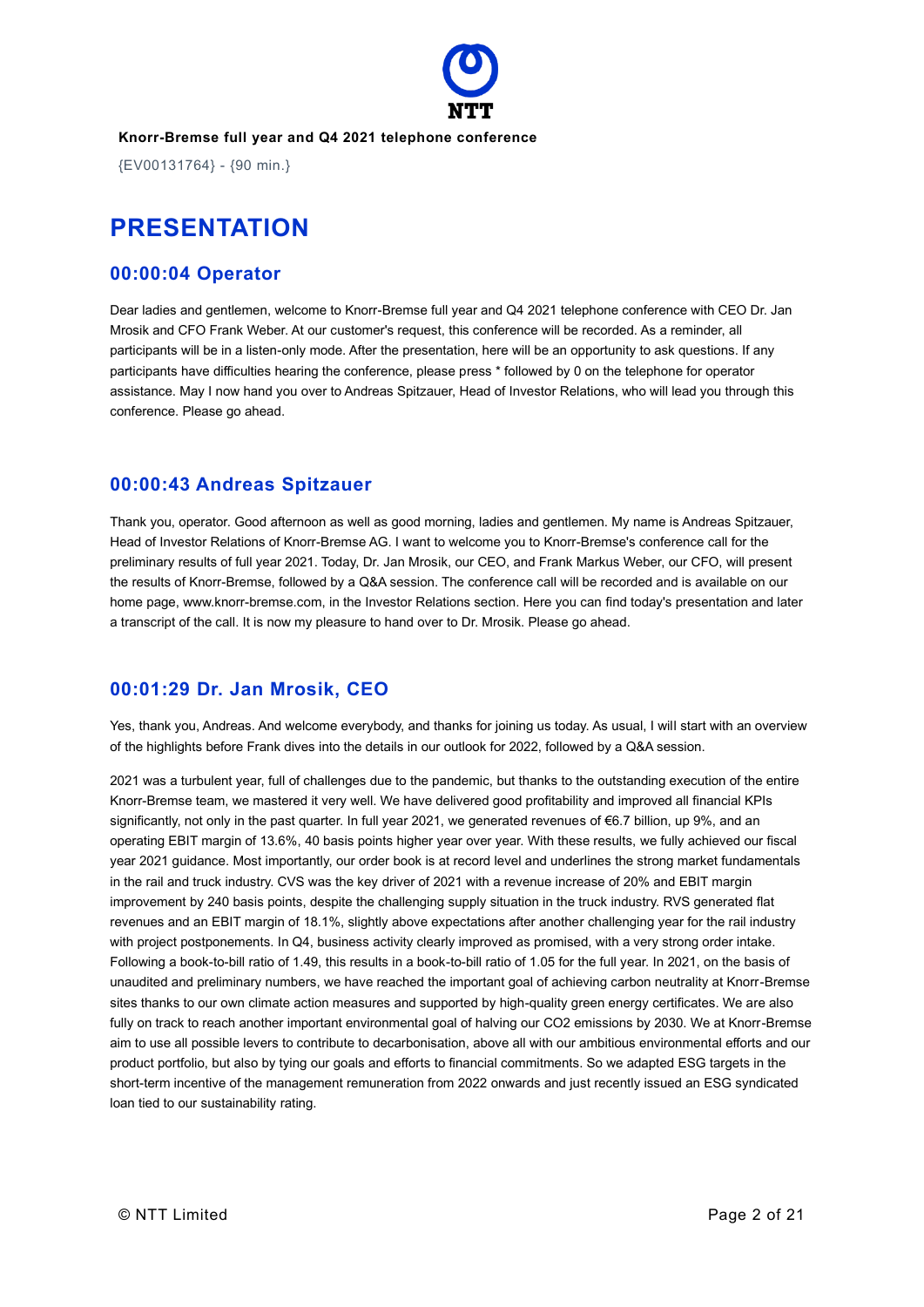

{EV00131764} - {90 min.}

Let's move now to Chart number 3. As mentioned, we have fully achieved our fiscal year 2021 guidance. Revenues of €6.7 billion are within the range, and profitability with 13.6% is even slightly above our targets. Over and above that, two important pillars of our equity story could be proven again in fiscal year 2021: we grew faster than the markets, and profitability showed a high level of resilience. The high focus on cash and cash conversion rate, as mentioned, has paid off as well. We achieved a strong free cash flow of €600 million and a very solid cash conversion rate of 92%. In terms of corporate governance, we further shortened reporting timelines and managed to publish the preliminary figures eight days earlier this year. Increased EPS and stable ROCE at solid level underline Knorr-Bremse' superior business performance as well.

Let me continue with Chart 4 and the highlights of our Rail Division in 2021. As rolled out at the Capital Markets Day three months ago, Knorr-Bremse's strategic path consists of our traditional business and the expansion in new growth markets. Our operational highlights are a clear proof of this strategy. In 2021, RVS won major international contracts with all large OEMs around the world. Besides many others, I would like to highlight the large metro contract with Stadler in Berlin and the major Citadis equipment contract with Alstom. Both are long-standing customers of our Rail Division, and their awards are a clear sign of a continuation of our strong relationship. With the acquisition of Evac in June 2021, we expanded into the attractive market segment sanitary systems for trains and enhanced our position as a global system provider in rolling stock. Also in the area of new growth markets we can report progress. We won our first contract in the area of digitalisation, such as a cooperation agreement with Deutsche Bahn for sharing data from train operators and a data analytics contract with Siemens for remote condition monitoring of the air conditioning system of regional trains in the UK. Our partnerships with the major global OEMs are better than ever, not least due to the high innovation standard that Knorr-Bremse provides. We at Knorr-Bremse aim for new sustainable solutions, and digitalisation is becoming increasingly important. Therefore, we are expanding our R&D activities, including our involvement in start-ups like Railnova. This company is the leading supplier of railway telematics solutions and maintenance workflow software to the railway industry. Digitalisation in the rail freight business also offers great potential for us. I will come to this at a later point again.

Let me proceed to Chart 5 with the highlights of CVS, which follows the same approach of traditional business and the expansion in new growth markets. Our efforts in 2021 overall focussed on enlarging our positions in e-mobility and automated driving. In order to meet the strong demand in China, the truck division expanded its manufacturing capacities there. As market leader, we continue the strategic operation on automated manual transmission, advanced driver assistance and highly automated driving with Dong Feng. With the Global Scalable Brake Control system (GSBC), we have created a next generation technology and a strong, flexible platform for our customers, also laying the groundwork for automated driving. In April 2021, we signed a new major supply contract worth approximately €1 billion with one of the largest European OEMs. Amongst the extension to cover serial deliveries of current braking and air treatment systems, also a new supply contract providing GSBC as well as the global scalable air treatment system. In terms of new business, we won the first big contract with our electric power steering solution for Knorr-Bremse. I will elaborate on this topic later. To drive e-mobility, we founded the eCUBATOR to bundle know how of 60 specialists last year. In this context, I would like to mention the successful launch of our e-compressor Rotary Vane. It is scalable to variable e-truck air requirements and has taken the market leader position within a short period of time, with several business awards won so far. This technology will continue to strongly support our content-per-vehicle growth. In both divisions, we are pioneers in the respective megatrends and also like to engage with young companies and start-ups to enter a new business field. In 2021, we invested in the start-up Autobrains, which supplies video perception technology for realising system solutions for advanced driver assistance and automated driving.

Let me continue with an overview of the markets on Chart 6. The global rail market was clearly affected by COVID, which was mirrored by less rail traffic in 2021. Nevertheless, general market characteristics are fully intact and market drivers long-term are unchanged. The biggest rail market for RVS Europe remains a strong growth driver now and in the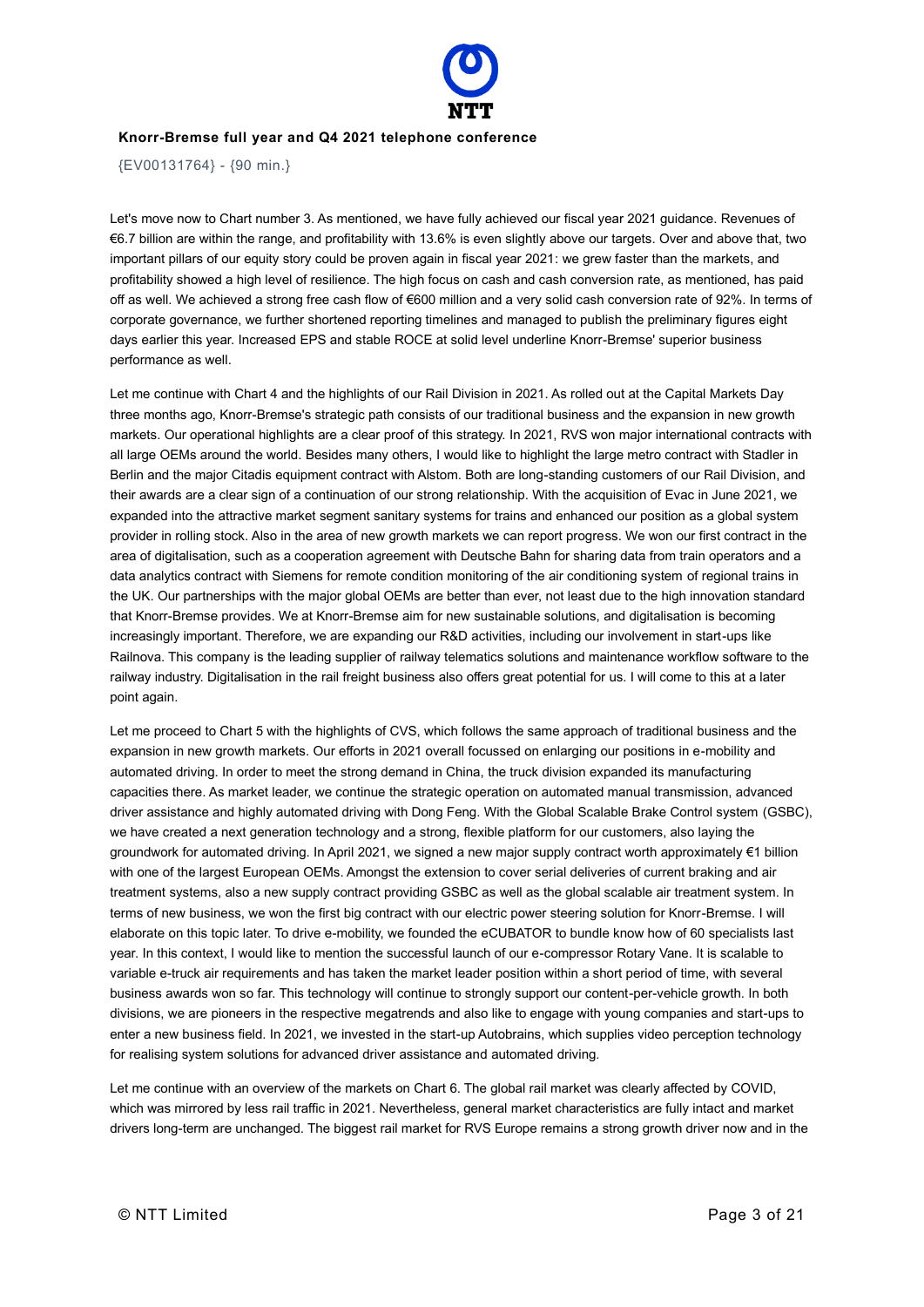

{EV00131764} - {90 min.}

future based on our strong market share, especially in brake systems. The ongoing low ridership levels around the world burdened the overall dynamics in the OE and aftermarket business, which is the reason for ongoing postponements of projects. Throughout the current year, we expect a sequential recovery demand after two quite difficult years, which should lead to a book-to-bill ratio of above 1 for RVS in fiscal year 2022. The rail market is increasingly affected by supply issues, cost headwinds from components and raw material price increases this year compared to last year. On the truck side, underlying demand in Europe and North America is currently strong, and utilisation rates of trucks remain on high levels due to the high global freight and transportation needs. So far, the CVS team has managed the crisis well. Nevertheless, the situation remains tense for semiconductors, components, raw materials and in the area of logistics. In addition, we are feeling the challenges of general inflation. Several production cuts and plant shutdowns by OEMs caused by supply issues negatively affected truck production rates in Q4. The Chinese truck market, as expected, remains on low volumes since the introduction of China 6 in July. This is also not expected to recover anytime soon. In the coming quarters ahead, we expect that the global demand for trucks will continue to be higher than supply for the industry. Therefore, the development of the global truck production rate until year end 2022 will depend heavily on the development on the supply side. In general, however, we expect a positive trend in Europe and North America. In China, however, the truck production is expected to be lower in 2022 versus 2021. But Knorr-Bremse should be able to outperform this development again.

On Chart 7, I would like to share our confidence for a solid development in the rail industry in 2022. As mentioned, rail has been hit hard by the pandemic so far, which is also visible in the order books of the major European OEMs. Please keep in mind that RVS generated roughly 50% of its revenues in Europe. Shortly before the outbreak of the pandemic, the order backlog of our biggest customers in Europe amounted to around €100 billion. In the first year of the pandemic, this backlog decreased only slightly. No cancellations and a clear positive sign from the rail operators for the long-term demand for train capacity. And there was a significant recovery over the last year. Our customers' order backlogs rose to new highs. Please note that there is usually a 9 - 18 months lead time between our customers and us. Accordingly, we expect our order intake to develop well in the further course of 2022. With this, I would like to hand over to my colleague Frank Weber.

### **00:14:04 Frank Weber, CFO**

Thank you, Jan, and welcome everybody from my side as well. Let us get into the numbers for the full year 2021 before we look into Q4 in more detail later on. The performance and resilience of Knorr-Bremse in 2021 in such a difficult economic environment confirmed the special robustness of both of our businesses once again. Nevertheless, Knorr-Bremse was not fully immune to some negative impacts caused by the pandemic, even though to a significantly lesser degree than others, and ended the year with overall good figures. Order intake was up by 13% to €7.3 billion. The order book also grew once again by 12% to now new record levels of almost €5.6 billion and a book-to-bill ratio of 1.09. A more than solid basis for the expected development this year and our future growth path. Group operating EBIT margin improved by 40 basis points to 13.6%. This strong development of profitability was driven by efficient cost measures and the strong business performance in CVS and RVS. Our focus on cash preservation measures led to a strong free cash flow of €600 million and a cash conversion rate of 92%.

Let me give you a short overview of the development of Knorr-Bremse's balance sheet KPIs, the backbone of our superior financial profile, on Chart 9. Considering the uncertain economic development last year, it was important for us to maintain a high level of stability and flexibility in financial terms, while at the same time we deleveraged the company from higher levels driven by COVID, end of 2021, our gross debt/EBITDA reached a ratio of 1.15 and our net debt/EBITDA, of -0.09. In all our efforts, we tried to maintain a healthy level of equity, which finished the year with €2.43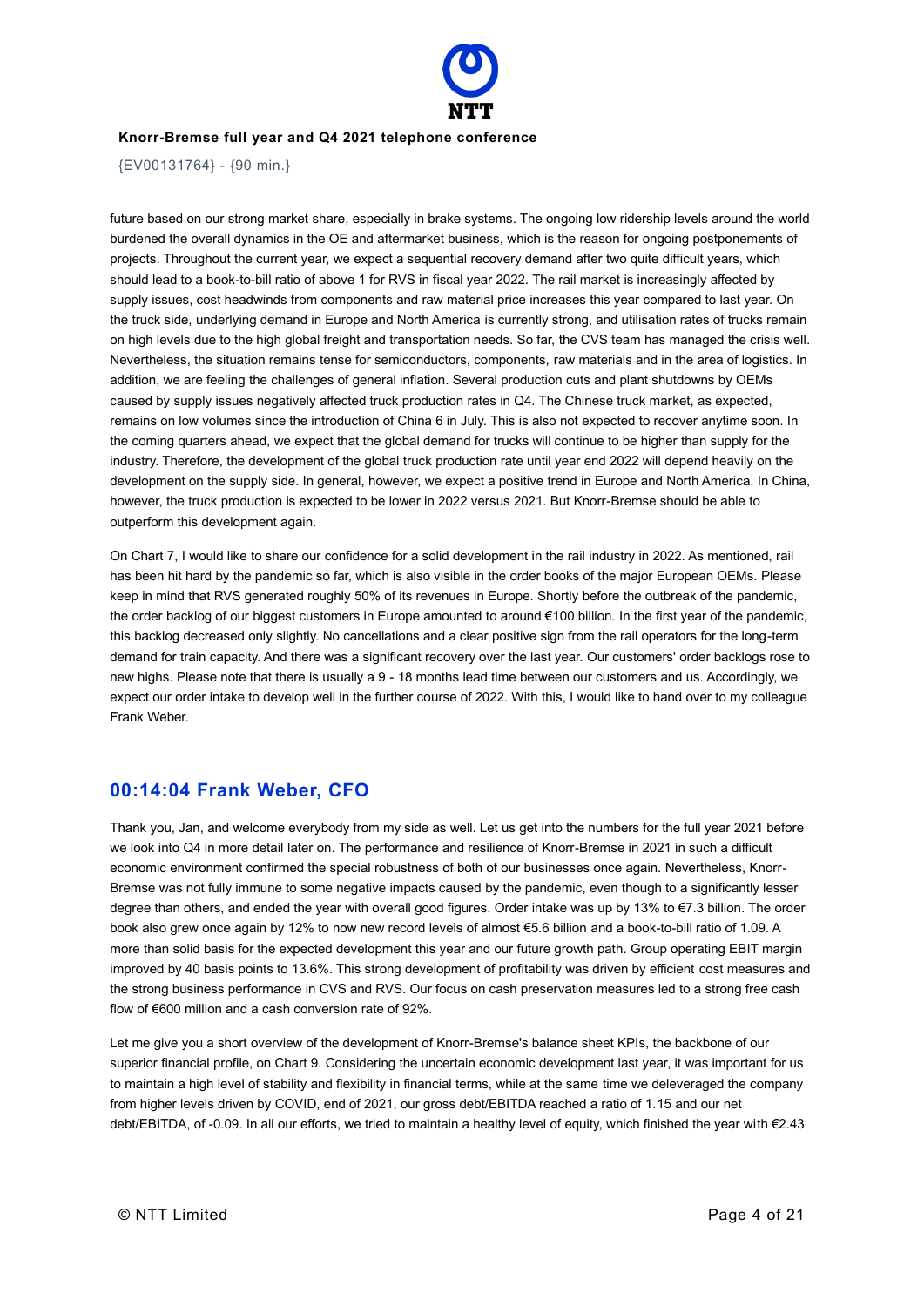

{EV00131764} - {90 min.}

billion and represents a strongly increased equity ratio of roughly 34%. At the beginning of the pandemic in 2020, we drew credit lines of €750 million, which we fully repaid by the end of the first half of 2021 already. Additionally, we paid back a bond of €500 million in December 2021. Therefore, we were able to reduce our gross debt by 38% to below €1.4 billion. Liquidity reached a level of almost €1.5 billion after more than €2.3 billion a year earlier due to the aforementioned deleveraging measures. The strong resilience of our balance sheet and the good development of business activities are also confirmed by rating agencies. Moody's rates us A2, and Standard & Poor's with A.

Let's continue on Chart 10. Knorr-Bremse's high profitability on invested capital, strong working capital management and prudent investments resulted again in an outstanding return on capital employed of 25%. It was almost stable versus prior year, supported by and due to increased EBIT, which mitigated a slightly increased working capital, which was basically driven by revenue increase and FX effects. Earnings per share was strongly improved by 26% year over year, underlining the high quality of our business and the success of our measures to fight the headwinds also below the line, like financial results and tax results improvements. Therefore, in combination with our dividend policy of 40% - 50% of net income, creation of shareholder value through higher return on invested capital and earnings per share is key to us. Further details on our dividend proposal for 2021 will be announced with the release of our Annual Report at the end of March.

Let's move to Chart 11. On operating level, EBIT was improved by 40 basis points to 13.6%, and operating EBITDA remained almost stable at 17.9%. We consider this a good development despite the headwinds from the pandemic through a net extra cost of roughly €65 million in CVS alone in 2021 and the slightly decreased aftermarket share. On a reported basis, Group EBIT amounted even higher to €920 million at a margin of 13.7%. Please keep in mind that this includes negative one-time expenses for severance payments at Kiepe and relocations in North America to Mexico in the amount of €11 million. Both topics concern our RVS division. On the other hand, the sale of real estate in Berlin generated a positive book gain of €19 million.

Let's move to Chart 12. Our stringent efforts and strong focus on free cash flow paid off. Free cash flow in full year 2021 amounted to €600 million at a cash conversion rate of 92%, which is on top level in the industry. Free cash flow in 2019 and 2020 were extremely strong due to very focussed Capex spending in the crisis and, among other things, strong COVID-related cash preservation measures. Levels close or above 200 are not sustainable due to the investment phase we are currently in. Going forward, we will continue our efforts for future growth and respectively will increase Capex and R&D. But we will continue to keep a close eye on cash flow and steer for a cash conversion rate of 80% - 90%. So you can see my promise to focus more on free cash flow paid off for the second year in a row.

Let me continue on Chart 13. Technological leadership is the key to our business success, which is why we continued to invest into future technologies in the past quarter. Capex in 2021 amounted to €376 million, which is 5.6% of revenues and therefore stable versus prior year. Q4 figures of €163 million were higher, mainly driven by investments in IT and capacity. Going forward, we are fully committed to investing 5% - 6% of our revenues on an annual basis. R&D spending in relative terms remained stable at 6.4% year over year, and in absolute figures slightly increased to €431 million in line with our slightly increased target ratio of 6% - 7% of revenues. Net working capital at the end of December stood at €876 million versus €746 million at the end of 2020, also in line with our targets and driven by revenue growth, M&A and FX effects.

Let's move to Chart 14. We want to shape the future for sustainable transportation and are a hundred percent committed to reduce our CO2 emissions aspirationally as good as we can. Our ambitious climate targets have reached one extremely important milestone: the carbon neutrality at Knorr-Bremse sites globally as of the year-end 2021, on the basis of our preliminary unaudited figures. We are happy to have achieved this important step but are not planning to lean back. We are fully on track with our goal to halve our CO2 emissions by 2030 and were able to reduce already more than 65% in 2021 versus 2018. Some products and the share of re-manufactured products should also support the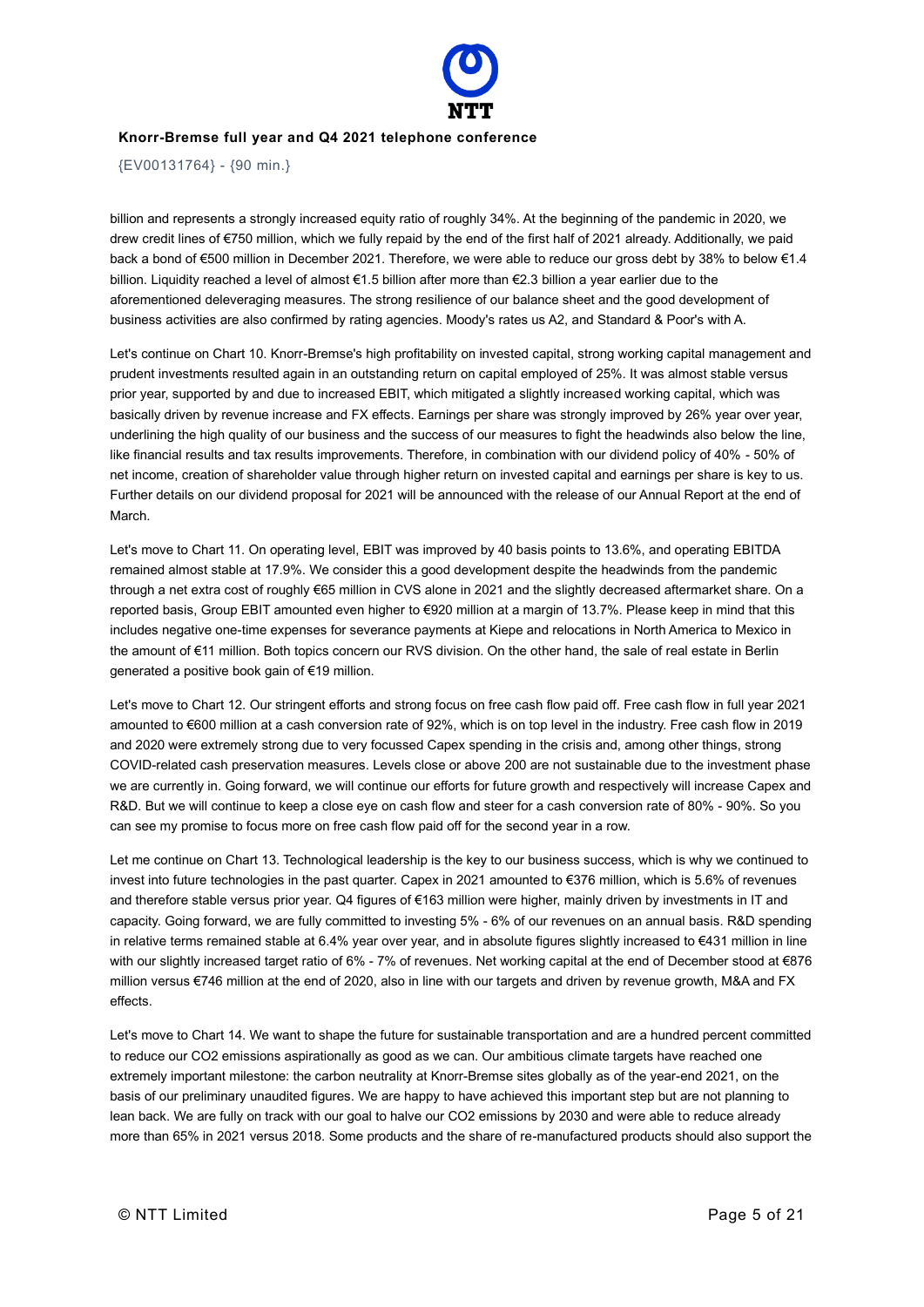

{EV00131764} - {90 min.}

spread of the circular economy. Environmental leadership and further decarbonisation are crucial to Knorr-Bremse's long-term strategy. We want to further improve our reporting in this aspect as well. In our sustainability report, which will be published in May, we will report Scope 3 figures for the first time as well as TCFD qualitatively. Knorr-Bremse recruits and develops a diverse workforce and supports their careers with resources such as the Knorr-Bremse Women's Association, "Women@KB", and training designed to develop leadership opportunities. We are committed to hire, develop and promote and ensure that our employees worldwide represent diversity in the global community. In 2021, Knorr-Bremse increased the share of women in leading positions from 13% to 14% and the overall share of women at K-B from below to even above 20%. In order to let our employees participate in Knorr-Bremse's future success, we rolled out the Heinz Hermann Thiele employee share programme last year, which currently stands with a very high participation rate of 25% globally. In addition, we want to strengthen sustainability aspects in our financing as well. Just recently, we placed a €750 million ESG-linked syndicated loan, which is closely tied to our performance in three major ESG ratings: ISS, SAM (RobecoSam) and Sustainalytics.

Let's continue with the quarterly figures on page 15. The performance in the last quarter of 2021 was remarkable. Compared to last year, order intake increased solidly by 8% to €2.2 billion. Revenues were 8% higher, reaching €1.7 billion, while operating margin as expected decreased to 11.8%, driven by an unfavourable product and regional mix as well as higher R&D expenses. In addition, we had to face higher inflation. Free cash flow was strong and reached €303 million in the last quarter alone.

Let's continue on Page 16. Compared to last year, order intake on group level increased by 8% to €2.2 billion in Q4. This strong performance was driven by RVS. The book-to-bill ratio reached 1.32 in the end. The development of the order book was again pleasing and reached a new record level of €5.6 billion, which represents a 12% increase compared to the previous year's quarter. This level is a strong foundation for our outlook into 2022 and our future growth.

Let's continue with the quarterly top line figures on page 17. Revenues on group level increased by 8% to €1.7 billion. As in the previous quarters, Europe remains the strongest driver, with an increase by roughly 12% and generated the largest contribution of all regions with a share of 47% of all our revenue. North America also developed favourably with an increase of nearly 10%. As anticipated, the APAC region saw only a slight increase of 2.0%, driven by China with - 9%.

Let me continue with the profitability development on Chart 18. As already anticipated the operating EBIT decreased year over year by 9% to €201 million. The operating margin or return on sales decreased by 240 basis points, predominantly driven by ongoing headwinds from COVID-related costs for CVS and an unfavourable product and regional mix, especially for RVS. COVID-related cost pressure will continue to be a burden in 2022. Our clear goal is to mitigate it by our pricing power, aftermarket resilience and other cost measures as much as possible.

I will continue on Chart 19 with a deeper look into RVS. After several customer-related postponements and pushouts in previous quarters, we expected and promised a strong order intake in Q4 - and we delivered. RVS won contracts worth €1,28 billion, up 17% year over year, and reaching a record. Book-to-bill ratio was even at 1.49 versus 1.41 in the previous quarter of 2020. Order book also rose by 4% to a record level of €3.88 billion by the end of December. Once again, our empirical evidence is given rather a long-term view is important when talking about the order intake and revenue situation of our Rail Division. Europe and North America were the key drivers for this development, but also APAC without China contributed. China is still characterised by project delays and a slower recovery of the market, which is also expected to continue in the current quarter. We also expect an increase in order intake of RVS and a target book-to-bill ratio of above 1 in the current fiscal year. Like last year, the development in the second half of the year should be stronger than in the first half.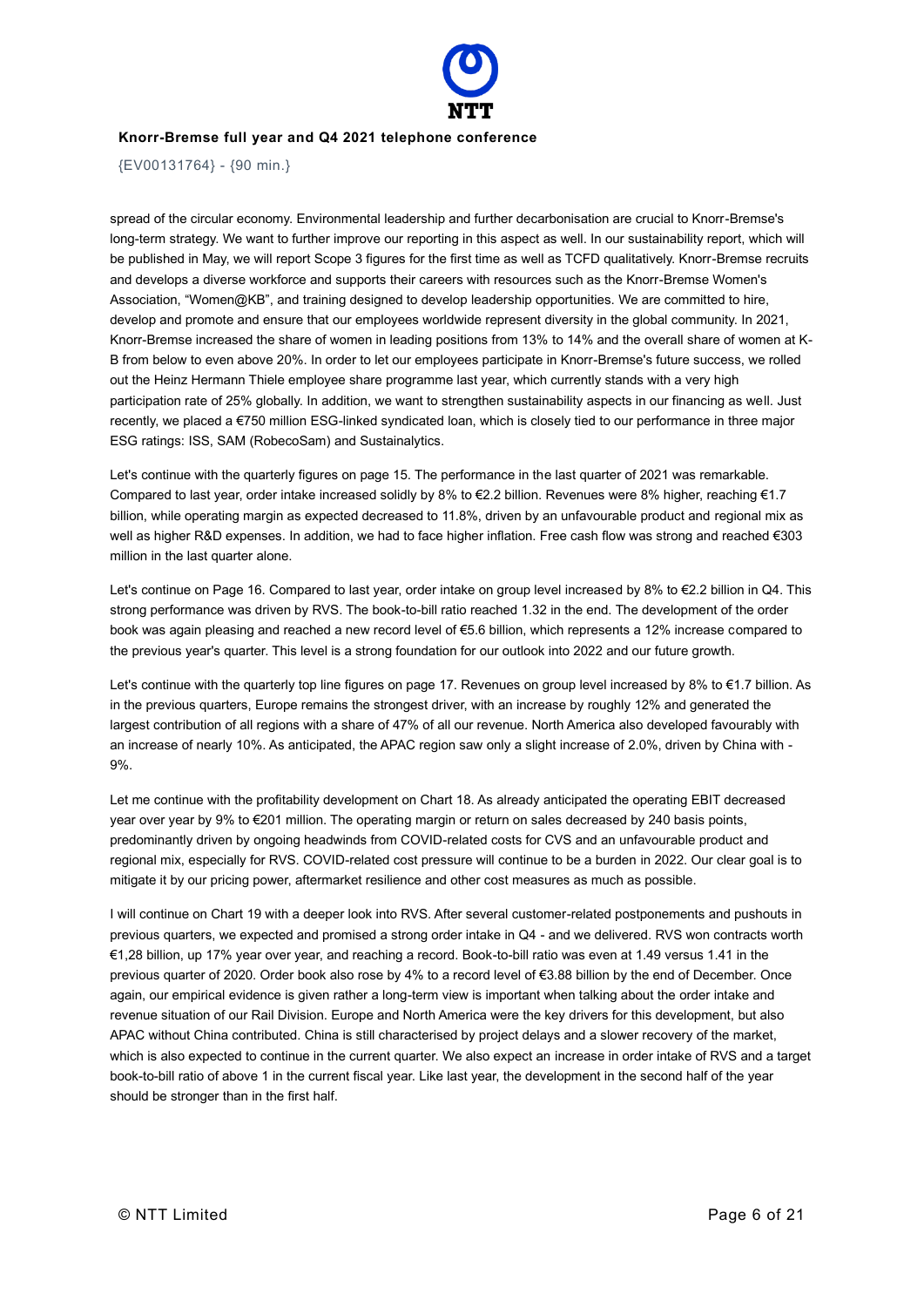

{EV00131764} - {90 min.}

Let's move to Chart 20. In Q4 2021, RVS recorded revenues of €857 million, which is an increase of 11%. All core regions of the Rail Division contributed to this strong development, with Europe being the strongest driver. In terms of profitability, as anticipated, operating EBIT declined by 6% to €156 million at a margin of 18.2%, after 21.3% in Q4 2020. Absolute operating EBITDA was flat year over year and reached €195 million, which resulted in a margin of 22,7%. Profitability of RVS was impacted by four factors: Change of accounting principles regarding provisions of onerous contracts, which is a one-timer and amounted to a burden of €8 million; the product mix, namely a higher share of nonbrakes business and the lower aftermarket share in Europe; regional mix with a lower share of the Chinese business; higher costs from inflation. Please keep in mind that we have accrued severance payments for Kiepe and our US freight business due to our relocation from the US to Mexico. Both topics amounted to €11 million, which are excluded on the operating level. In 2022, we expect that RVS should be able to generate more revenue in the second half of the year compared to the first half. Based on this revenue development, RVS should then also be able to show higher margins in the second half of 2022 compared to the first half.

Let's continue with the Truck Division on Slide 21. At €968 million, order intake was almost stable versus the very strong fourth quarter of 2020 and 39% higher quarter over quarter. This development was very pleasing and mirrors the still strong underlying demand in the market. Europe and North America continue to see high market demand due to increased freight rates and shortages in transport capacity, resulting in truck operators both replacing old trucks and expanding their fleets. The demand should stay strong for some time. In APEC, the development of order intake remains on low levels driven by China, after implementation of the new emission standard China 6 in July 2021. In terms of order intake in 2022, we expect H2 as well to be stronger than H1. The order book of our Truck Division amounted to €1.7 billion at the end of 21, which is a remarkable 34% higher year over year. The order book level of CVS reached new record levels. Book-to-bill was 1.15 in Q4.

Let's move on to Slide 22. CVS posted €841 million in revenue in Q4. Compared with last year's figure, this is an increase of 6%. In Europe and North America, revenues developed positively despite COVID-related supply issues, which impacted the whole truck industry in both regions. Revenues in the APAC region declined year over year. The share of aftermarket revenue has increased in all major regions on a year over year and quarter over quarter basis. In Q4, CVS achieved operating EBIT of €63 million, which is 19% lower than the same quarter in the previous year. EBIT margin amounted to 7.4% compared to 9.7% a year ago. Operating EBITDA developed similarly to operating EBIT, reaching €101 million and a margin of 12%. We consider this a solid development keeping in mind ongoing net extra cost of around €15 million in the fourth quarter again and tough comparisons from Q4 2020, which strongly benefited from one-off costs, COVID savings and extraordinary China demand. Additionally, we have ramped up R&D investments towards e-mobility and highly automated driving. On the positive side, operating leverage and cost measures mitigated the negative impact by these cost topics for our Truck Division. In the current year, we expect CVS to post higher revenues in H2 compared to H1 of 2022. Net extra costs in 2022 are expected to decrease compared to 2021. Best guess would be a level of around €40 million, which should be rather front-end loaded.

Let's move to the potentially most interesting slide for many listeners, our guidance for the year 2022. The outlook for 2022 is under the disclaimer of a somehow stable geopolitical and macro-economic environment, no further setbacks from COVID or other exogenous shocks and stable FX rates year over year. At the same time, we expect ongoing shortages of semiconductors and bottlenecks in the supply chain for both divisions, which should be more front-end loaded in 2022 and then rather normalise. We can confirm the first indications given in November last year for 2022. We expect revenues between €6.8 billion - €7.2 billion, which suggests a growth of around 4% - 5% at the midpoint. The second half of the year should develop more strongly than the first half. The operating EBIT margin is expected in a range of 12.5% - 14%. In such scenarios, we expect that CVS would be able to improve its margin. The RVS development will depend on how much the second half of the year will make up for the low rail traffic at the beginning of the year and how the rail markets develop in general. Our main margin drivers for 2022 will be: on the truck side, lower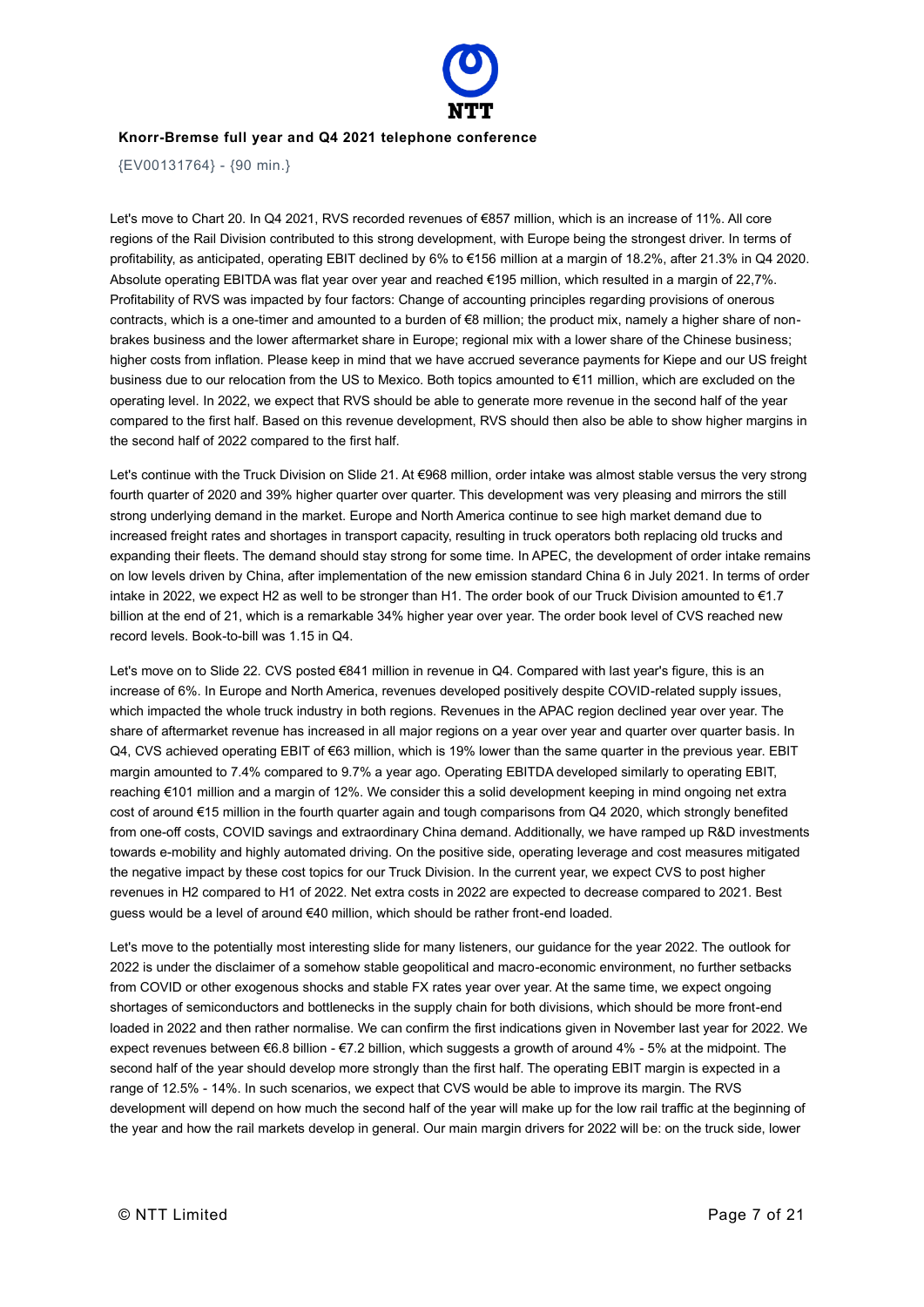

{EV00131764} - {90 min.}

COVID-related net extra costs in 2021 compared to 2022; the burden should be more front-end loaded; higher R&D costs throughout the year; operating leverage driven by revenue growth; cost measures against inflation; and price increases on the OE and aftermarket business side, given our strong pricing power. On the rail side, we expect: cautious market outlook in China, which should have a particular impact in the first quarter, driven by Chinese New Year, the Olympics and strict COVID rules with plant closures by some of our customers. In the rest of the year, the development in China might then be better, especially in the OE segment. The very positive expected growth in Europe will offset much of this margin development. Please keep in mind that the expected regional mix in 2022 should be overall margindilutive for RVS. Inflation of the input costs will definitely be higher in 2022 compared to 2021, but we have initiated cost measures to mitigate the burden. In addition, we will work hard to increase prices for our OE and aftermarket customers also given our pricing power that we are having.

We expect a range of €500 million - €600 million of free cash flow and this should be in a range of our strong 80% - 90% target range over the years to come. Overall, we are fully on track for our mid-term financial targets. The megatrends in both the rail and the truck segments remain strong and are the tailwind for our operational development this year and in the coming years. Thank you very much for your attention. I will hand over to Jan again.

### **00:35:53 Dr. Jan Mrosik**

Thank you, Frank. Let's move to Slide number 24. Digitalisation in the rail industry is a big opportunity for the whole rail industry in the years to come. In Europe, for example, we see considerable additional revenue potential through the digitalisation of the rail freight traffic by the introduction of the so-called Digital Automated Coupler (DAC), short dac, if approved by government. 450,000 - 500,000 freight rail cars in Europe, many of them are very old, need to be equipped with a DAC. The total market volume amounts to €7 billion - €9 billion stretched over many years. This digitalisation step is also a very efficient driver of decarbonisation of the transportation industry in Europe as it enables the share of rail freight to increase from 18% - 30%. RVS is well positioned with its DAC solution to benefit from this trend, and we are confident to catch a fair share of this additional revenue potential.

Let me continue with the growth opportunity of CVS on page 25. E-mobility and automated driving are the big topics which will change the truck markets most in the next five years to 10 years. We at Knorr-Bremse will be one of the most important enablers in this development. One big step on the way there is the electric power steering, which CVS is currently developing. This fully electric solution is a future-oriented key technology in the field of steering. It not only forms the basis for advanced driver assistance systems and automated driving, but also enables a reduction in fuel consumption and CO2 emissions thanks to its power-on-demand principle. We have just recently announced that from 2025, CVS will supply EPS systems for the entire commercial vehicle fleet of a leading global truck manufacturer with an order value of over €300 million. This is only the beginning. We are amongst the top three steering manufacturers for trucks globally. And we are on the way to set standards.

Let me conclude with a top priority of 2022 we set for us in the management team. Quality and innovation have been the foundation of our success in the past, and we will drive this USP further in order to increase market share and drive market outperformance across all regions. 2022 will remain challenging in terms of COVID, but we monitor all developments intensely and will react quickly if necessary. We continue to strengthen the cornerstones of our equity story, growing stronger than both markets, profitable revenue growth and strong free cash flow. Efficient capital allocation is important to us, and we stick to our clear M&A strategy, focussing on value creation for our shareholders. We continuously watch out for opportunities and review our own businesses to create maximum value. We want to further strengthen corporate governance at Knorr-Bremse, challenge ourselves and our environment and make a contribution to a sustainable and green economic development. On behalf of the whole management team, I would like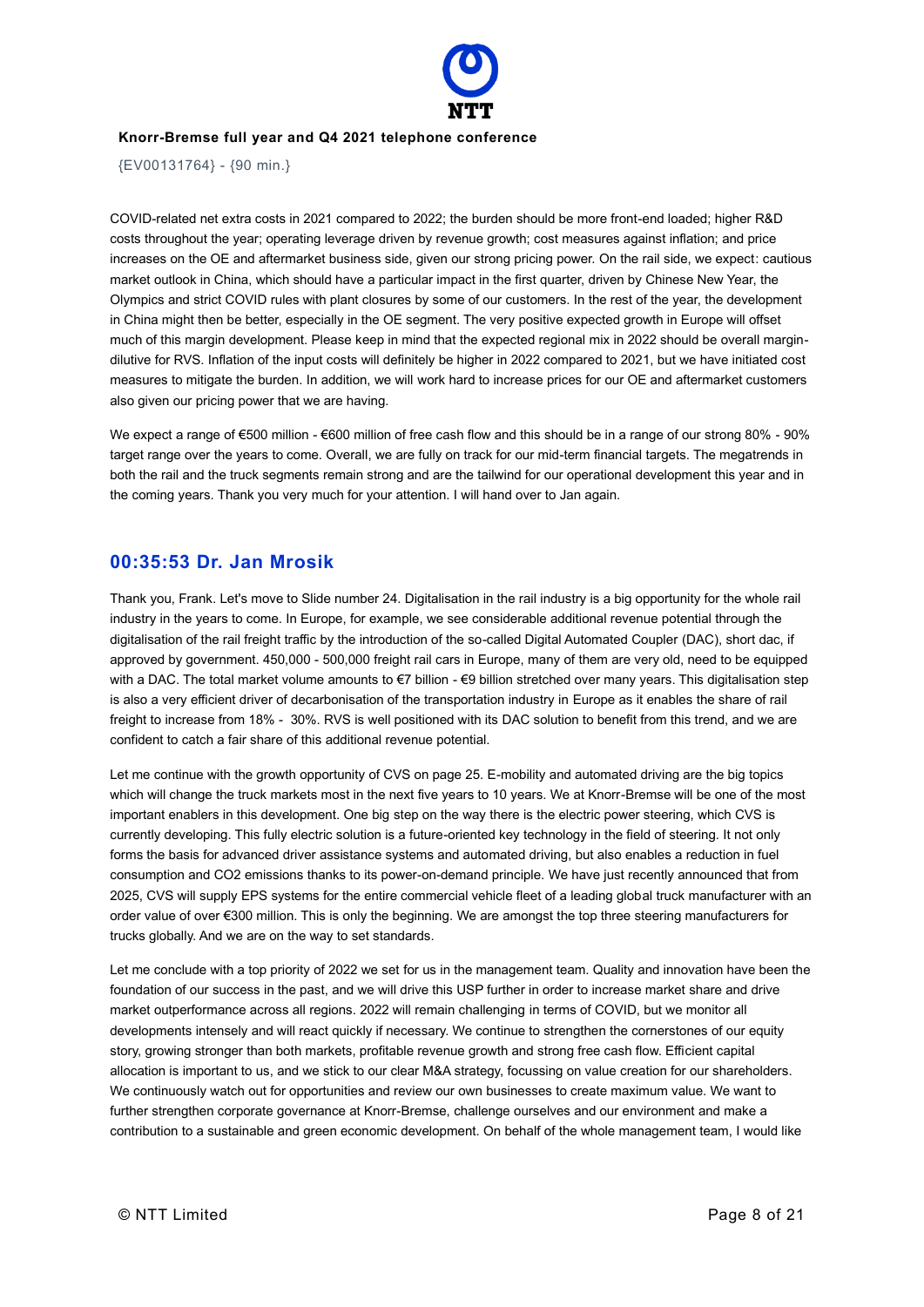

{EV00131764} - {90 min.}

to thank all employees, business partners and customers for the great work in a challenging year, always having customer focus in mind. With this, I would like to thank you very much for your attention, and we will start the Q&A session now.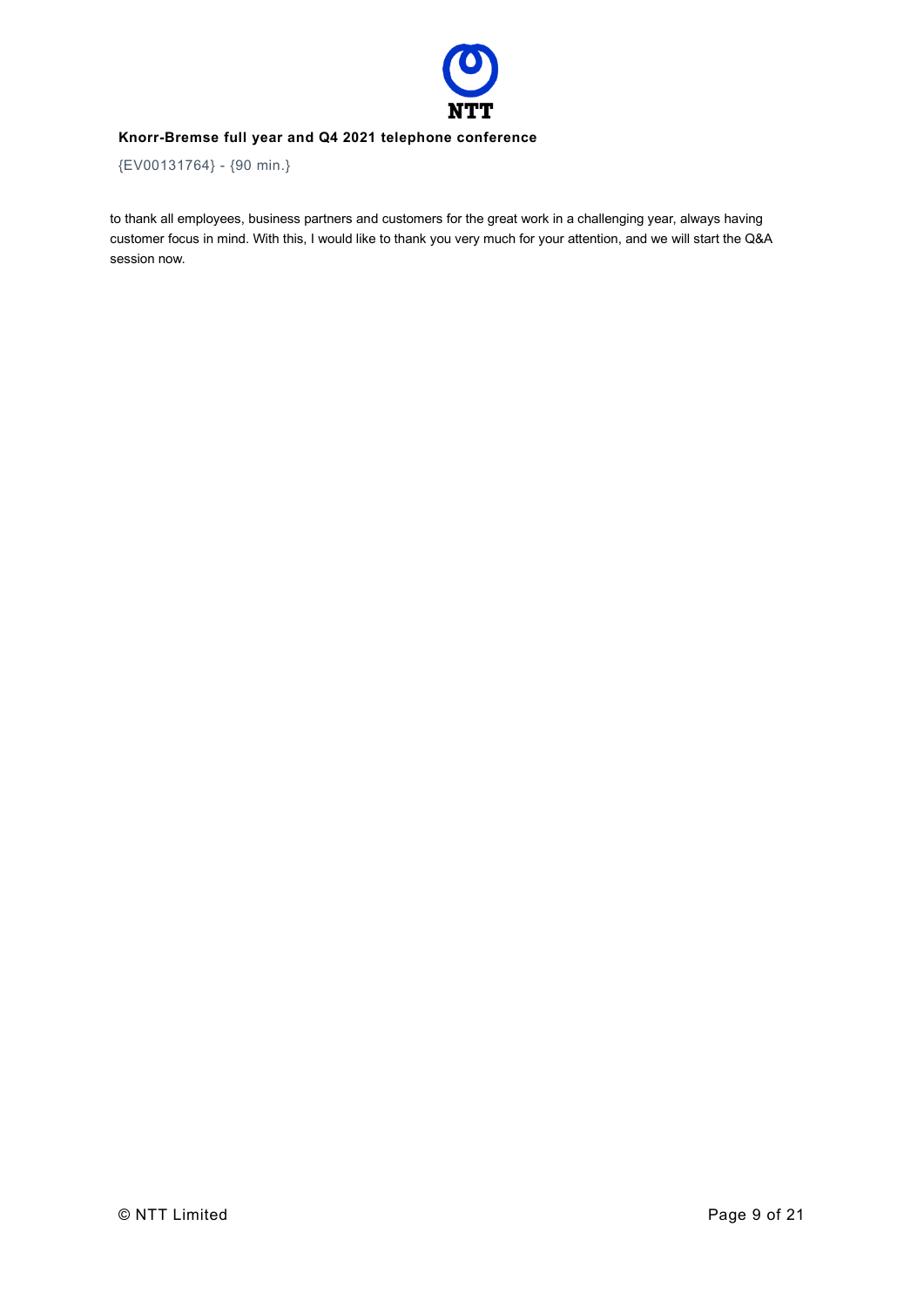

{EV00131764} - {90 min.}

# **Q&A**

### **00:40:24 Sven Weier, UBS**

Good afternoon, thanks for taking my questions. And the first one is on the margin outlook for 2022. I mean, you said already what you said on revenues is quite consistent with what you said back in November. But the margin guidance isn't, at least at the low end. And I was just wondering, over the last weeks, what has led you to have a lower expectation here, because the raw material pricing situation was already quite intense back in November, supply chain was intense, you will probably not be expecting much of an improvement in the first half. And also, I would have also expected that, you know, in the old days of KB that if something like that happens, you would massively intensify the cost cutting measures and be tougher on pricing to compensate that. So I'm still a bit confused what happens here. Thank you.

### **00:41:21 Frank Weber**

Yes, thanks, Sven, for your question. Maybe I started taking over this. Nothing fundamentally has changed. I mean, you do actually properly reconcile that we were also quite outspoken in regards to inflationary pressure already at our capital market day. And this will come so not of a surprise at all, for us to say, so let me narrow it down to some points that somehow has changed or developed. One thing is that our fourth quarter came inside the battle. So I mean, comes from back then guidance 13 to 13.5% mid trend, the midpoint of 13.25 somehow went up to roughly 13.6, which is one element. But I don't want to discuss too much about technicalities. But content wise, let me say we just have lowered or widened the range that we initially had on our table for the year 2022 given all the uncertainties out there, that's basically the major point. So instead of maybe going for 13 to 14%, or something like that, we decided to go a little bit lower, given all the uncertainties out there. And those are one thing. The question, of course, in February, lies still within to what extent can you get the price increase you intend for OE business. Especially not so much aftermarket business but for all e business in both divisions throughout the year. How much can you really pass over all the cost effects to the customers, that's one thing. The second thing is that in regards to the supply chain situation, the freight especially, is a little bit so to speak increased in the CVS division and also on the rail division most recently. So we first have anticipated to get a significant tailwind out of reduced freight costs in the year 2022 compared to last year's level, this gap has lowered a little bit. So we still do see in the at least in the very first half year, some may be up to 40 million euro of freight cost, we have to remember we had 65 in the last year. And on the rail side, we also last month see increased tensions in the supply chain and the respective countermeasures that are needed there with air freight and freight additional costs as well. Maybe not to that extent, but maybe also some 20 to 30 million euro would add up there. So these two things are hopefully in the long run only temporary things as we expect them not to last on for maybe beyond 2022 in that extreme. But those are the things and also we have to say that there are signals out looking at the Chinese market for rail in the very first quarter and the Metro situation and the high speed train situation that it's not overly encouraging. Let me put it this way that this will come and also on the TPR side when it comes to heavy duty trucks in China. I think Volvo stated did we see it similar maybe only a volume of a million heavy duty trucks will be seen in the year 2022. So those three aspects I would say, in a nutshell, somehow led us to the situation that we widened the range and widened it on the lower side of the range.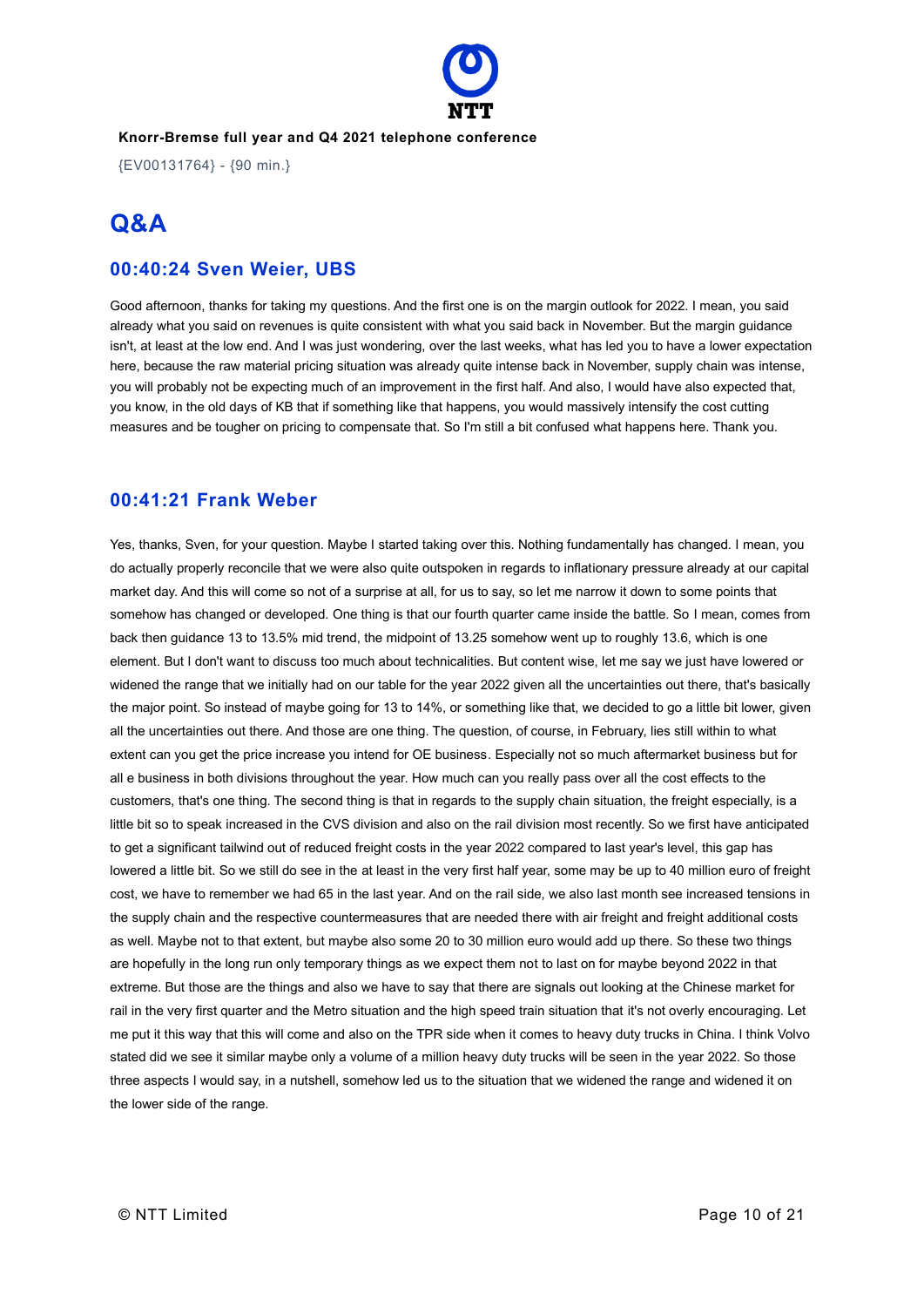

{EV00131764} - {90 min.}

### **00:45:14 Sven Weier**

Yes, thank you. Thank you for that. And maybe just as a follow up to what you just that on China, what's your rail RVS guidance that you mentioned earlier, does not assume any major improvement in China as far as COVID restrictions are concerned. And also not really penciling in any additional rail stimulus that is being likely put on in the next couple of months.

### **00:46:23 Dr. Jan Mrosik**

Yeah, that's indeed the case. We're currently seeing that the investment pattern in China in general, as far as market is concerned is going to stay probably on the same level for high speed as last year. So some 50 High Speed trains probably going to be put into operation there, we see a reduction on the metro side however, compared to last year, that doesn't contain any extra stimulus programs that the government in China might decide on but which is currently not being indicated.

### **00:46:38 Sven Weier**

Okay, thank you for that. And maybe the final question is that just obviously there was a major article in the German press today about Knorr Bremse them, and I'm not going to pick on too many things out of this article here. But I was just curious, because there was mentioned that there is quite a heavy delay on the transfer of the shares to the foundation on the one hand, and also that there would be a more central approach to running the divisions at KB in the future, it would be interesting if there's anything you can share on this.

### **00:47:00 Dr. Jan Mrosik**

Yes, there's no aim to change. Let me start with the foundation first. And it's true that the shareholders and the executor of Mr. Thiele's last will initially intended to set up the foundation by the end of 2021. Due to a variety of difficult tax and legal issues, the establishment of that foundation has been delayed, and in the ongoing reviews are currently unable to estimate exactly when the necessary approvals for the establishment of the foundation will be granted. As far as the steering of the structure and KB as such is concerned, there's no intention to change the decentral Profit and Loss responsibility within the company that we have today. And also the regional setup. This is something where KB has been successful with this kind of kind of approach in the past for the last decades, and there is no intention to change that. Of course, we are looking at improvements in three areas that we've been laying out and talking about in the past quite extensively as well. It's on the governance side where we want to introduce common processes and professional ways of doing things. And also, in areas like IT, HR, there's a common kind of way of doing things being looked at. And that's what we want to implement as a group. And then we are also looking for synergies in order to do things more efficiently within the group. But as I said before, there is no intent to change the profit and loss responsibility of the division or the regional kind of p&l that we introduced and that we have been successfully running for a long time.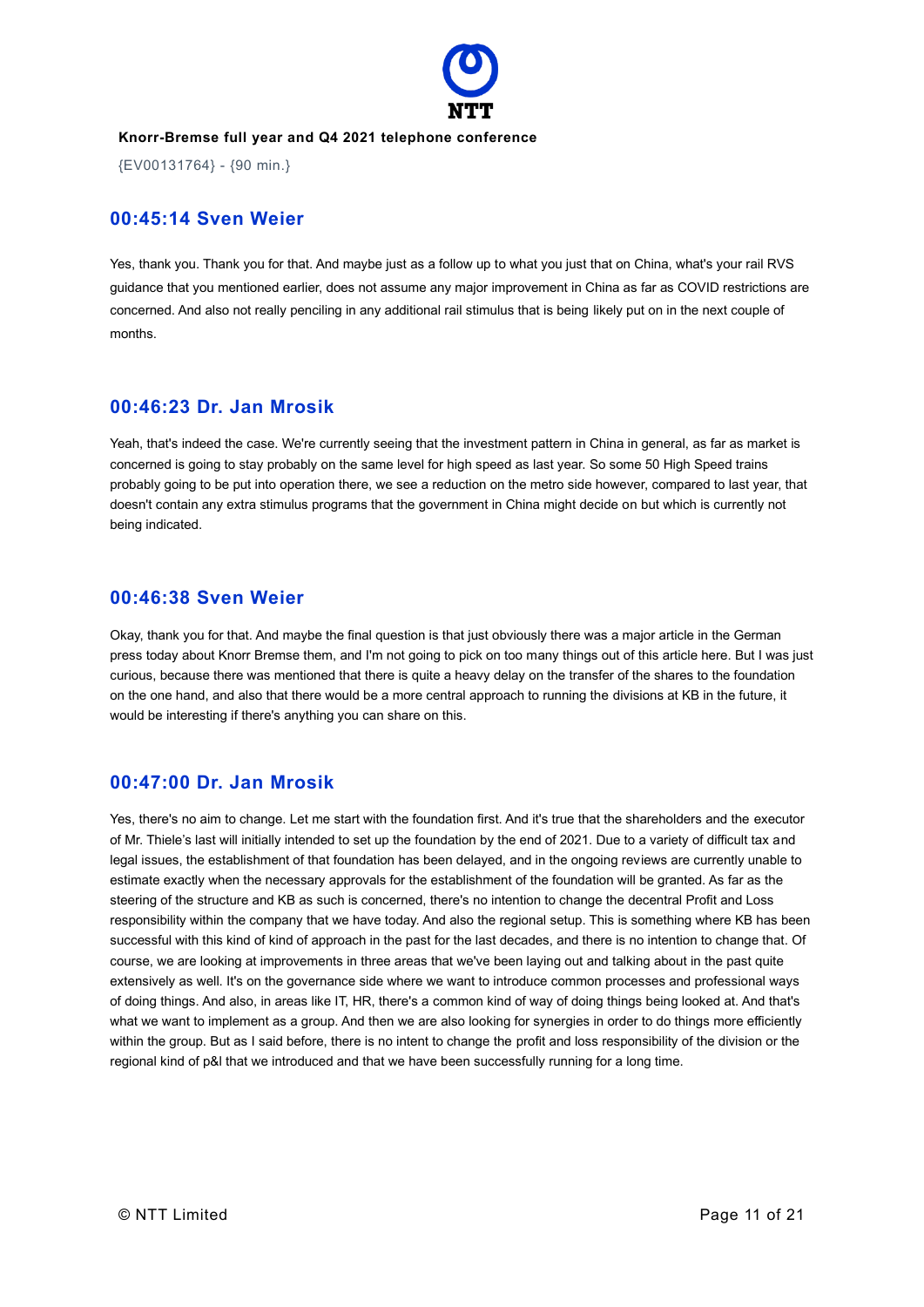

{EV00131764} - {90 min.}

### **00:49:29 Vivek Midha, Citi**

Thank you. Good afternoon. I have a couple of questions on pricing, just following up on some of comments. You highlighted pricing versus customers and your backlog coverage is quite strong given the bench of orders. Could you maybe elaborate a bit on those negotiations with customers and could you quantify the pricing assumptions within the revenue guidance – so what pricing contribution is embedded in there?

### **00:50:02 Dr. Jan Mrosik**

So first of all, let me comment qualitatively before Frank then will shed some light on more details. We are obviously in existing contracts with our customers for material and for commodities, we have surcharge mechanisms in the contracts, that for other areas we need to change contracts, we have to address our customers, for example, the semiconductors, or a major portion that we're seeing right now in our numbers and in terms of cost inflation is logistics. There's no regulation in the contracts. And therefore, we need to approach, and we are approaching our customers with the very clear message that we need to increase our prices in order to cater to these topics. And that's done very systematically right now, you might imagine that that there are ongoing and very intense discussions that we need to undertake here. But this is on the way, and this is being done. And that's why Frank also said that we see that over time, the effects of these negotiations will kick in. So, there's kind of a delay in there.

### **00:51:28 Frank Weber**

Now, thanks, Jan. Vivek, I would say you should roughly assume some maybe 2% of our revenues, that would be stemming from price increases all over the globe, please keep in mind, as we have two very heterogeneous businesses, so to say when it comes to the way of doing business project business on the rail side, then it needs a different business on the truck side, we will approach those customers completely in a different; way we have those individual projects. For some you can do something in individual negotiations, for some you we would have the price sliding clauses intact. So it's globally, regionally different. And it's from customer to customer, of course, completely different then don't assume so to say, like you would see in some b2c businesses, I don't know a price increase starting on the first of February 2%, on each and everything, but to shed some light on your question, roughly that range of 2% that we would expect. And needless to say, we have, of course, also done something already in 2021, especially looking at aftermarket, but the bigger chunk will now come also with the OE customers.

### **00:52:54 Vivek Midha**

That's very helpful. Thank you. Could I just have a quick follow up? You mentioned regional differences. I mean, could you give us any color on how and what those regional differences are? Thank you?

### **00:53:09 Frank Weber**

Well, it depends, of course, on the respective customers that you would have in different countries. And the standards of contracts with some customers also in some regions are different. In some contracts, you do have, for example, the price sliding clauses, where you would have certain months of delay until you are able to charge several costs to the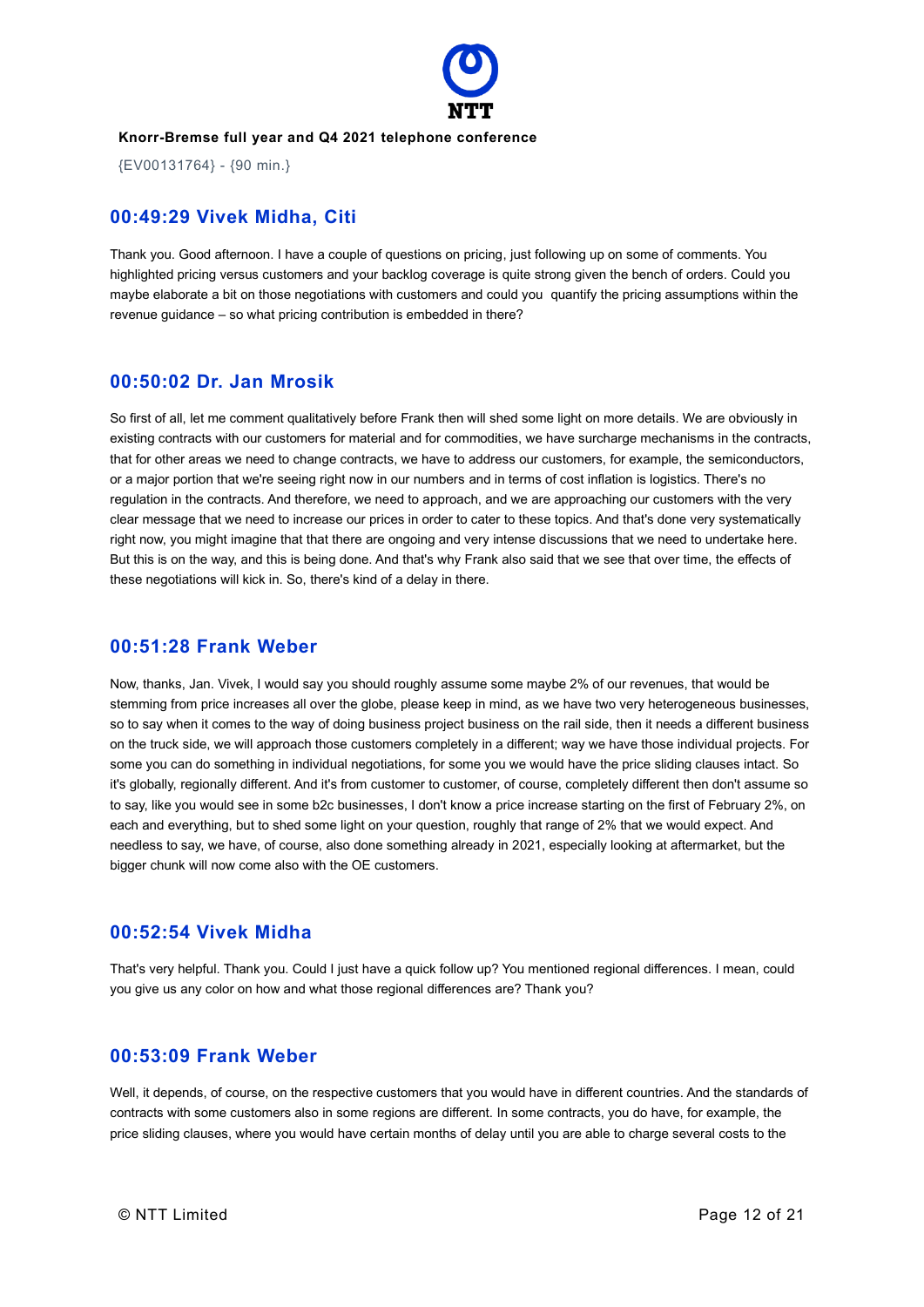

{EV00131764} - {90 min.}

customer. For some customers, you don't have those who initially have to go into a dialogue. So mean these kinds of differences. It's as each and every project is, especially on the rail side, the completely different one. Now, for example, in the United States looking at NIAB, you would basically have to a large extent, automatically those price siding clauses in place, whereas in other regions you don't, just as an example.

### **00:54:07 Dr. Jan Mrosik**

And countries where a lot of the goods are imported obviously suffer more from logistics additional costs than other countries where we have direct production. So that's kind of kind of business structure related differences.

### **00:54:21 Frank Weber**

And not all the costs that the suppliers now would come knocking on the doors are the ones that are immediately covered in the respective contracts neither of our contracts with them nor in our contracts with the customer. So it would be an individual approach and customer by customer.

### **00:54:54 Akash Gupta, JP Morgan**

Yes, hi, good afternoon, everybody and thanks for your time. And my first one is on component shortages topic. If you can provide an update on what you are seeing, particularly on the rail side, I think truck side is very well understood. And we have seen comments from some of your suppliers but are more keen to know. Any update you can provide on rail side where some of your customers said they are watching tight supply in and whether that could be a headwind in the course of 2022.

### **00:55:24 Dr. Jan Mrosik**

Yes, on the right side, Akash, thank you for that question. We had only limited impact of the supply shortage of supply shortages in 2021. And almost no big impact on revenue development. In the last months, we see that the impact by short supply shortages is strongly increasing. So far, we haven't seen negative consequences for our customers. The supply issues exist in specific fields that we're seeing in the CVS arena as well: it is electronics, it's plastics, it's even sometimes small sea parts that play all of a sudden, a prominent role. And of course, it's an increasing commodities in pricing. So general inflation is also something that kicks into this business as well, as opposed to last year, and provides there a situation to be managed.

### **00:56:28 Akash Gupta**

Thank you. And my second question is on CVS margin development in Q4. So if I look at your revenues, you've grown from 785, in Q3 to 814, Q4, but the margins there were down by almost 300 basis points. I mean, you flagged 15 million of additional costs, but I suppose those costs would have been in third quarter as well. So maybe you can explain what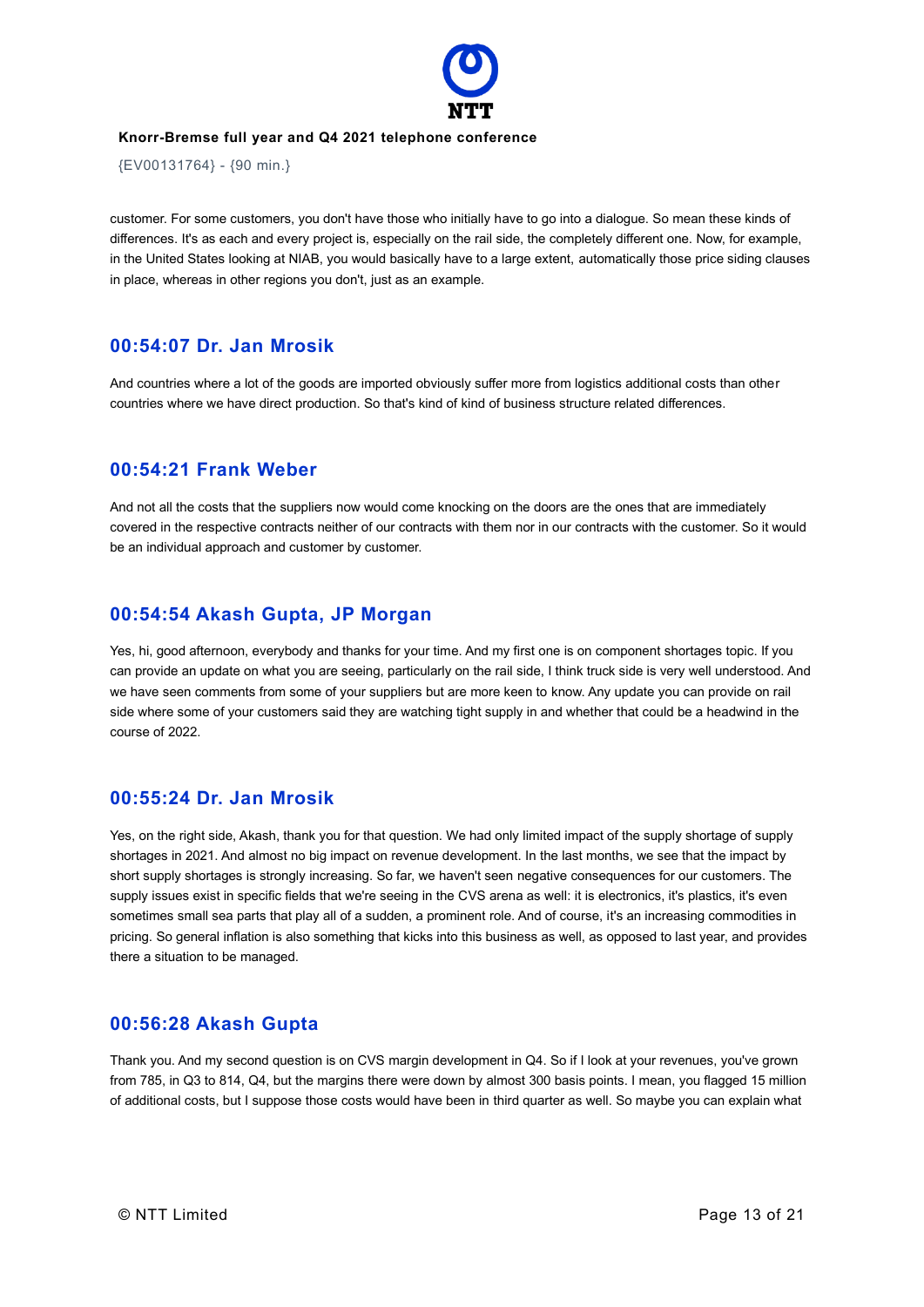

{EV00131764} - {90 min.}

was the factors behind weak margin in Q4 versus Q3 and if we look at sequentially in Q1 2022, what shall we expect there?

### **00:57:05 Frank Weber**

Thank you. Yes, we have seen either, if you look to for Q4 2020 a reduction on the margin side, but also if you look to the previous quarters a reduction on the margin side, and that is basically driven that weaker second half of the year by very strong reduction on the market development in China. As one thing, we have increased cost for R & D on the CVS side, as we have also outlined with the content at the CMD in detail what we intend to do and those are things that will come later on, then we will harvest in revenues to come we have an increase also on the depreciation side also based on capital expenditures in the past, which is increasing quarter over quarter so to say. And we have a negative impact also on the product mix side. And this can also happen from quarter to quarter, at this point in time, I would say. So those are the major aspects plus you have certain also in the truck business kind of normal kind of costs seasonality that then hits the bottom line in the end that is always kind of higher overall cost in the in the fourth quarter of the year somehow.

I would say going into the first quarter we should be with those impacts that we just in general discussed in regards to our 22 guidance overall and the aspects that are a burden for us going forward should not to a large extent change the numbers. We do think it should be in that range of what you have seen in the fourth quarter being rather stable going into the new year. But it will be challenging to keep that profitability level due to the cost increases coming in and partially a time lag exists towards the price spill over to the respective customers. So stable to slightly negative, I would say in terms of profitability going into the first quarter.

### **00:59:53 Ben Uglow, Morgan Stanley**

Good afternoon, everyone. I have it all well. I had a couple and first of all, I just wanted to think about the cadence of the orders coming in RVS. I like the chart that had the sort of order backlog position over the last couple of years since COVID. And obviously, you're going to have a pretty decent sales pattern over the course of a year. But my question is really to do with the order intake. And you've said the book to bill is going to be above one times in RVS for the course of the year. But obviously, you're going to have a fairly slow start in China. Do you expect basically to maintain one times plus over the course of the year, or is this a case of your orders are going to be slow for the first half? And then really good in the second half? So that was that was my first question. Secondly, on the RVS margin, if we look at the margin in the fourth quarter, keeping it simple, it's come down from 21% to 18%. And you've given us a breakdown between part of it was China, part of it was aftermarket share. Part of it was lower margin business or lower margin product barriers. How much of that 3% is simply down to the China mix effect? Or is the majority of it to do to China mix? Or are they kind of evenly split between those three buckets? Those are my two questions. Thank you.

### **01:01:30 Dr. Jan Mrosik**

Ben, let me start with the first one. It's, you know, if you look at the rail business, it is generally very difficult to predict when certain individual orders come in. So there's a general rule of thumb to say, when the order intake goes comes in at the OEMs it takes nine to 18 months until it's find its way into the books of suppliers, like KB, but that can be shorter or longer. And therefore it is kind of a smearing effect, I would say across the quarters as far as order intake is concerned. And therefore, it makes, you know, only a limited sense in the rail business to look at the order intake on a quarterly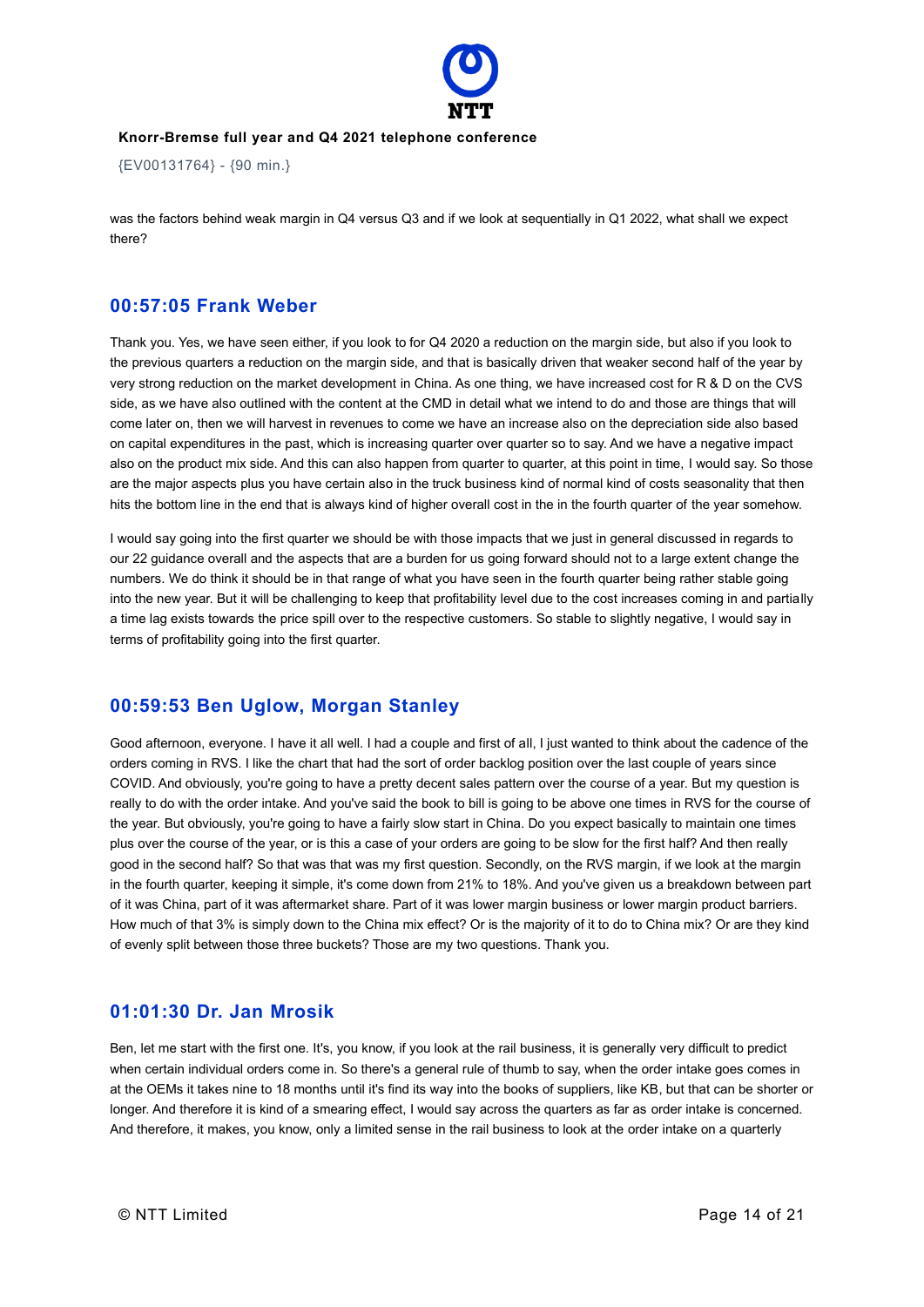

{EV00131764} - {90 min.}

basis rather make sense to look at it, let's say on a rolling kind of average kind of mechanism. And now looking at this, the big order intakes that I was referring to, and the increases here on the OE side, it happened sometime in the second half of 2021. And just adding, you know, another nine to 18 months to that would then at the end of the day point at a time frame somewhere between middle of next year end of next year and into 2023 when this would somehow materialize. But you know how to predict when this exactly will be.

### **01:03:09 Ben Uglow**

Understood. Just on that point, though, when you look at the tender funnel today is that tender funnel that order pipeline - is that still as big as it was? Is it bigger? Is it smaller? I'm just trying to … what I'm not worried about, but we want to make sure that we don't have an air pocket on your orders for six to nine months. And I want to make sure I'm not misunderstanding.

### **01:03:38 Dr. Jan Mrosik**

No, no, I think you know, the pipeline also, as far as big projects in Europe, North America is concerned, is healthy, and is quite an order. So there's, you know, it might be that the one or the other quarter is going to be slow. But then, you know, there will be other quarters like now or quarter four, that will fill the orders at hand again. And therefore there were no worries on our side that the market in general would not be intact. To the contrary, we're seeing encouraging signs to stimulus programs in the US, in North America, in Europe, the clear intention to increase the rail contribution to freight from 18 to 30% in Europe. So all of this requires investment in activities. And that yields to as we also pointed out at the capital market day, a 3 to 4% growth per annum constant continuously in the next years to come. And we don't see any different view on the market compared to what we've been communicating by then.

### **01:05:00 Frank Weber**

The second part of your question, I would say, like this, first of all, the fourth quarter of 2020, if we look into the most recent years, it's been nearly the high point of profitability in rail. We had some close to 25% EBITDA margin and some 21%. But nevertheless, you are right. I just wanted to keep this in mind. So to save for us all. To your concrete question. I would somehow say from 100%, I would say 40% is the regional mix effect driven by China to try and mix effect some 25-30% is the brakes/non brakes-effect, the "product mix effect". And the rest is some of several cost headwinds like we had this provisioning, the 8 million of the provisions we had, we have additional costs in the system currently, because we are moving the business from North America to Mexico. So, we are ramping on the one side down but still have the people on board. At the same time, we are ramping the people up in Mexico in Akuna. All in good faith with a clear net present value of this move. But temporarily we have double costs so to say. And we have towards the year end also as Jan just outlined also the increased freight situation and supply chain constraints and cost in that regard. So, this is the third pillar with also some 30%. So: 40 30 30. That's how I would somehow split up the percent.

### **01:06:50 Ben Uglow**

That's very useful. Thank you very much. I'll pass it on.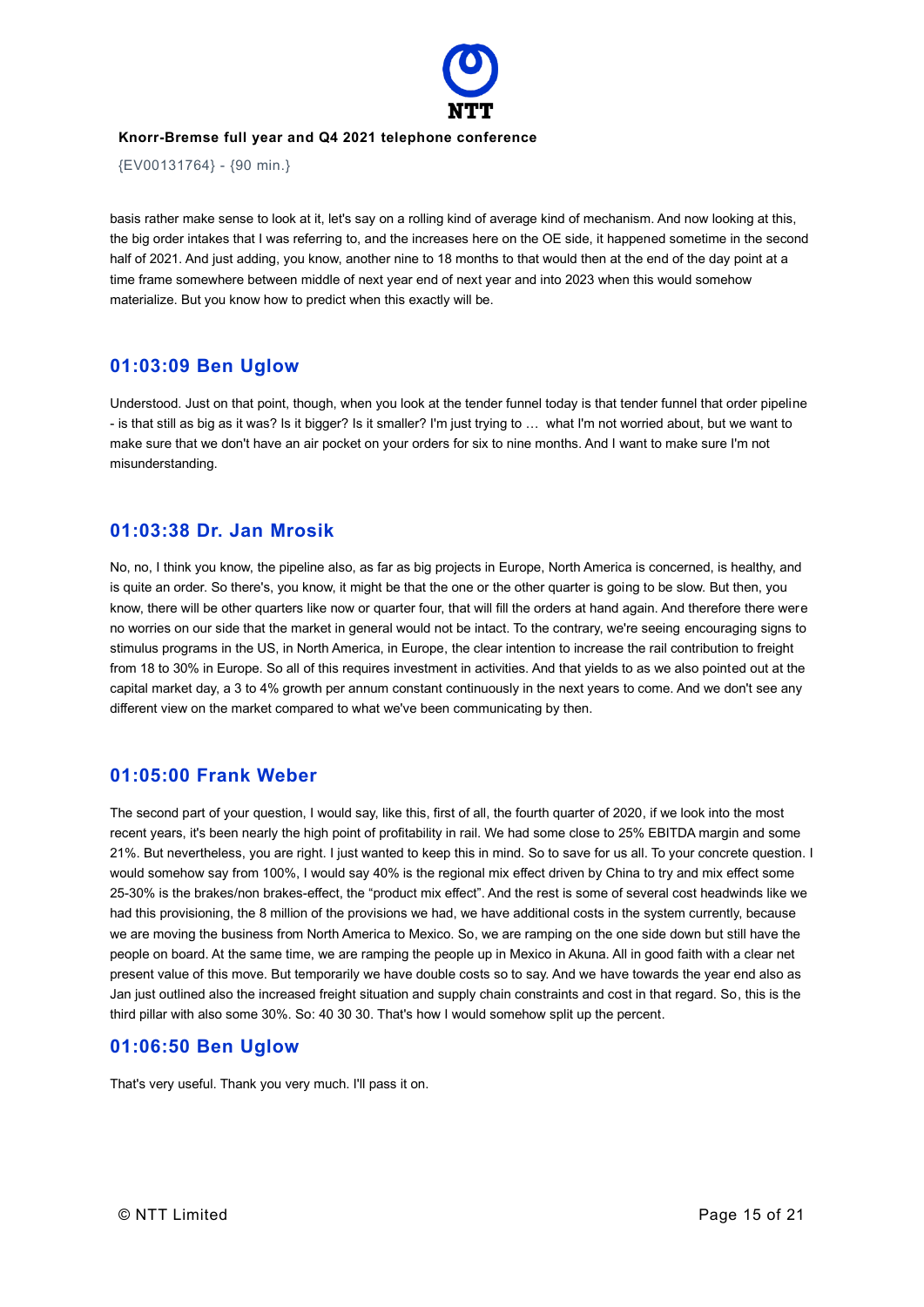

{EV00131764} - {90 min.}

### **01:07:05 Gael de-Bray, Deutsche Bank**

Well, thanks. Thanks very much. Good morning. Good afternoon rather everyone. First, could you give us an indication on your overall cost exposure to gas and electricity cost? Then secondly, on pricing? Could you also give us some color on the price realization you had in Q4? And given that everybody is looking kind of sold out due to limited supply, do you actually see less people now bidding on the various projects than you know, perhaps compared to pre pandemic level? And does it fundamentally change the pricing dynamics in the marketplace? Something that would make it easier, you know, really for you to push up prices even more? And thirdly, given the structural trend towards digitalization, electrification, and so on and so forth. Do you see today more or less synergies between RVS and CVS than before?

### **01:08:29 Frank Weber**

Okay, let me let me maybe tackle your first question. So overall, if I would use the headline of energy cost, I would say KB is below 100 million euro in the range of 80 to 90 million euro all in. So to say this includes electricity, gas, oil, and that stuff. So to say if we look at only electricity and gas, I would say it's maybe half of that. So 50 million, maybe would be that range that we are having globally, though the exposure, so to say isn't huge. I mean, every penny hurts, needless to say, but it's some 50 million euro. Per annum of course.

### **01:09:15 Dr. Jan Mrosik**

Price realization at a topic that obviously, we are pushing through right now very, very systematically, the obvious situation of shortages on supply and also, let's say the general supply situation and inflation situation helps to put arguments together for price increases. However, as you can imagine, this is always a very intense discussion that needs to be executed in order to get to the increases in the case of existing contracts. In other cases where there's new awards or a new contract situation is different. And there we can, of course, right in the beginning make sure that the right cost structure is in there.

The third question was considering the fact that, you know, there's this a supply issue. Are there less people bidding? We're not seeing in a lesson or a lowered intensity in the markets and in the competition, so there is no competitor, who's currently not bidding. So that's I wouldn't see as a situation. And I think the supply situation at the end of the day is being considered by the market and also ourselves is something that that will balance out after a certain period of time, it will be longer with us, than we probably all expected, but there will be a kind of a balance reached, at least in the medium to long term, how to predict when this will happen. And we don't see at this point in time that any competitors have been moving out of their activities or have lowered their bidding activities. Pricing realization and pricing dynamics, I think I alluded to that already. Digitalization and electrification. Yes, certainly there is common platforms, common knowledge and common kind of know-how and people profile that's being needed in KB, to build up digital platforms to make usage of data. And, you know, do data analytics based on artificial intelligence. That's something where we see synergies within KB as a company. On the other side, obviously, there is a, by the way, also, as far as data legs is concerned, as we use a common IoT platform within KB. And we just structured a data lake offering that internally that that KB is using across the board. So you see, we can leverage our scale here, to develop the tools for our divisions once and then use them across the board. So I would assume my judgment on this would be that we are rather seeing more synergies here across the company than less. And that's what you have been asking for.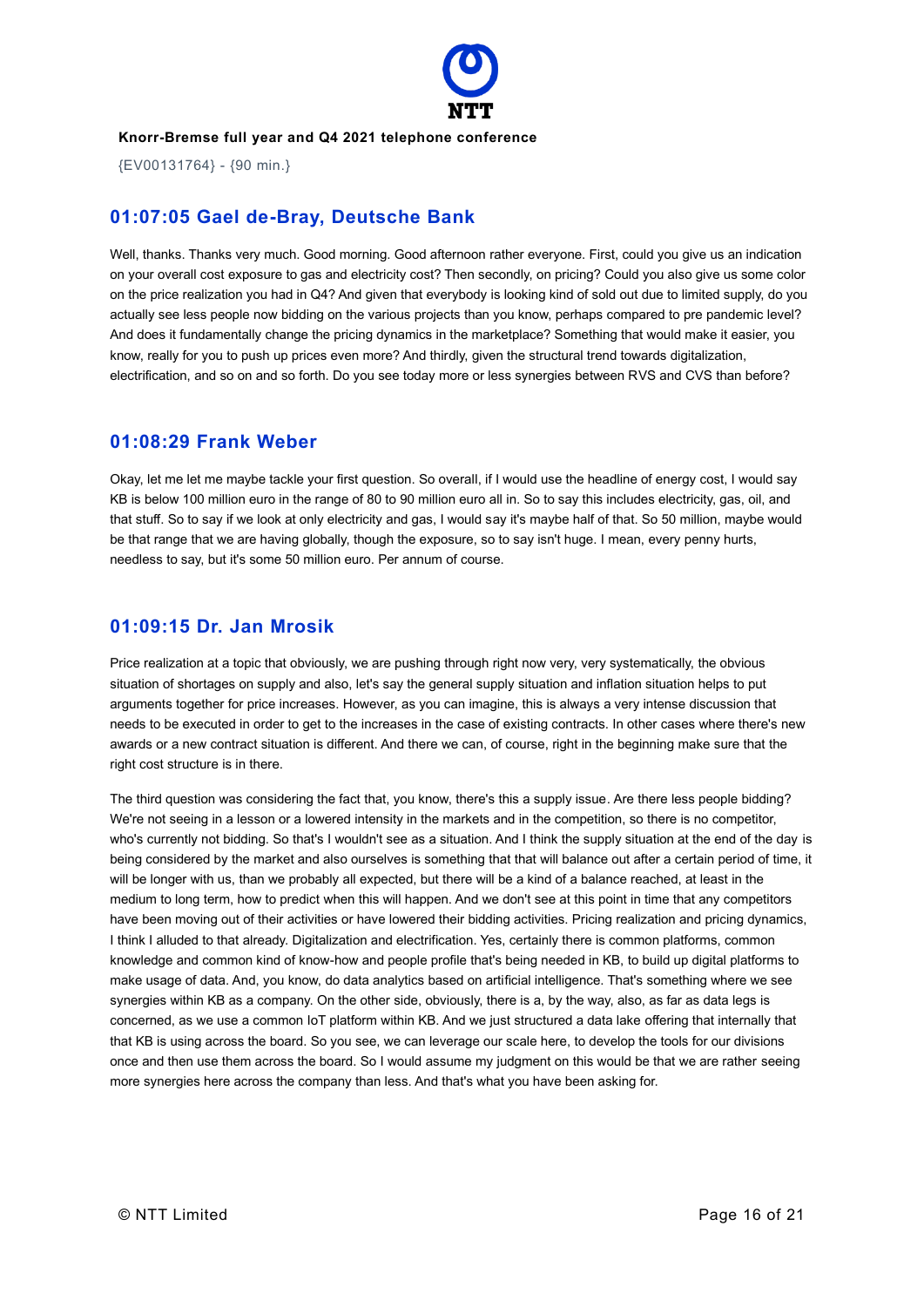

{EV00131764} - {90 min.}

### **01:12:56 Mark Zeck, Stifel**

Thank you for having me. Just another question on logistics costs. If I'm right, you said that you expect logistics cost average to come down in 22 versus 21. Now if I listen to what let's say major logistics companies like Merck and DCF, said, they expect that freight costs will actually be up this year versus last year on average, even if spot rates come down later this year. So what makes you sure that you can dotch that development that you have lower logistics costs this year than last year? Thank you.

### **01:13:37 Frank Weber**

Mark. I mean, good question. Also very helpful to clarify here, if there's misunderstanding in the room, I did not talk about spot rates to come down. I said in our planning, which is, of course, based on the respective logistic streams that we would have, and we would use and how we see a stable production on our side or at the supplier side, that our planning shows that overall freight costs should come down for KB. And this is a result of multiplying the respective freight volume with the respective spot rates that we would anticipate. So that's important to understand. And we expect somehow that overall need to come down from 65 million freight and I include now for the sake of explanation here also some broker parts in that figure 65 million, we expect that to come down maybe two levels of 40 million on the truck side, whereas the freight costs should on the raise side and maybe go up from this year was rather minor. So this year, I mean 2021 was rather minor 15 million around. That should go up to maybe 30 million euro. So let's say last year, we had 80 million, then together both divisions, and next year it would be or this year would then be rather, both together 70. So overall, we would reduce that overall exposure for us. But that doesn't mean that the spot rates would necessarily go down we see them rather stable to slightly increasing spot rates.

### **01:15:27 Mark Zeck**

Thank you for answering the question. Then another one, maybe more housekeeping, but on the digital automatic coupler? If I if I look this up, there's like one major project from Germany or the EU, the tech for EU project and the couple of tech producers listed web text have samples others, but not you guys. Could you just give me a bit of color how far you are on this project? And how will you compensate for the latest start and for example, uptake and the others. Thank you.

### **01:16:16 Dr. Jan Mrosik**

Yes, thank you very much for this question. The deck, so the digital coupler is something that has not been approved as yet for Europe as a rollout. So it's still something where politics are deliberating as to whether this is going to happen or not. We strongly believe that this is a strong as that is a real necessity in terms of making friends transport on the rail side more efficient and gets this European target of moving from 18 to 30% really implemented. Therefore, this topic is completely new for each and every market participant, there's one or the other who moved in earlier. We are on the way of developing a digital coupler for the freight industry. And we'll have the first samples available during the course of this year. But at the point in time, when this test started, we did not have a coupler available from KB, but that will happen soon it will happen early enough to have a product portfolio that is highly competitive in place, once the rollout would start and therefore we are very confident that in case a positive decision will be taken that will one be one of the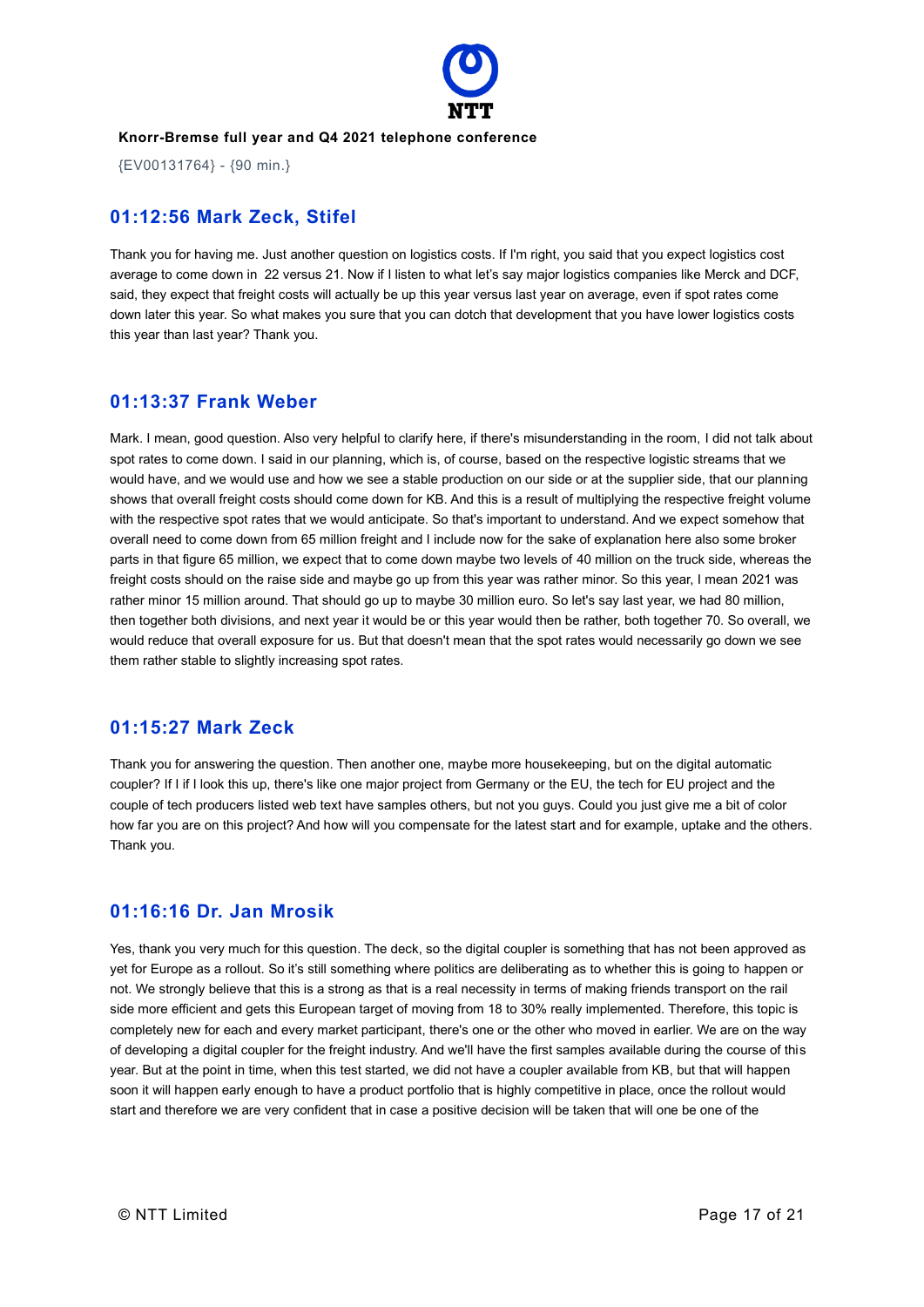

{EV00131764} - {90 min.}

important market players since very established in that industry. We have a long term experience in the rail industry. And we have all the basics in there to be successful in the market as well.

### **01:18:17 Sven Weier, UBS**

Yet one follow up question please. And that was on the order intake question from Ben earlier. Because when we look at last year, obviously you had an extreme Q4, right more than more than ever, basically. And you also refer to the OEM orders, which I think have already been quite good before the second half of last year. And I was wondering if I could get a guidance for Q1 or the intake for rail out of you, basically, because that was a very low number. And with all the things you mentioned, should we still expect that number to be down? Or how should we think about the Q1 orders given that quarters halfway through?

### **01:19:03 Dr. Jan Mrosik**

Frank will go to the numbers quickly. But what I would like to again emphasize is for the rail business, the look into a quarterly order intake makes limited sense, we need to look into a row of quarters and then accumulate. And I think the important message here is that we have an all time high in orders on hand, then the projects will come over time there will be a quarter where we'll have a little, then there will be a quarter where we'll have a stronger order intake. So it really comes in a lumpy way and is not as kind of distributed across the world into little projects, as we've seen that in other businesses. And I think that's just important to note this this view on quarterly order intake is something that doesn't really, you know, reflect the business and the way it's being conducted in a proper way, look at the order on and. And that's I think the more the more appropriate picture, even if I understand this question completely that that you're raising.

### **01:20:11 Frank Weber**

Everything that Jan said I fully sign off as well clear. But you raised this question and I mean, I can shed some light on our January went and January went 10% above last year, I think that books are closed for January. So pretty sure on that. So it looks better, as far as we are in February right now than previous year's first quarter. But keep in mind by again said I mean, you could have push outs again now in March and all the figures collapse again. And then there you have a great April or something like that. But January is 10% Better than last year.

### **01:20:57 Sven Weier**

Thanks for that. And I mean, the lumpiness was easy understood. It's just the point that last year, we had like three quarters in a row where rail orders were quite weak. And then it's really took the fourth quarter, and I was really looking more for steadiness maybe this year. And even if one or the other quarter is still a bit lumpy.

### **01:21:18 Dr. Jan Mrosik**

And I fully understood the background of your question and appreciate it.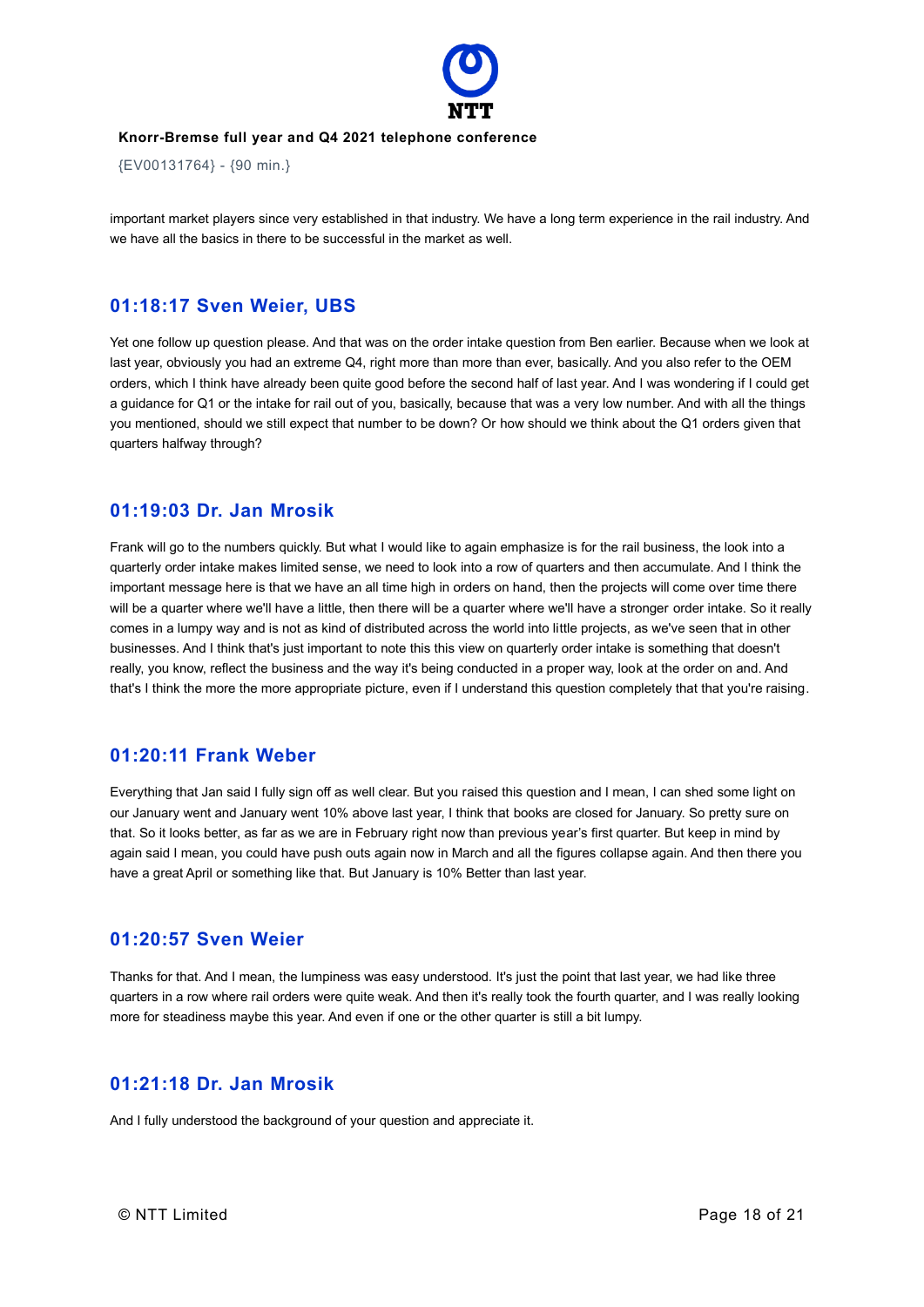

{EV00131764} - {90 min.}

### **01:21:23 Frank Weber**

And a priori it looks rather more stable this year than it did last year. But yes.

### **01:21:46 William Mackie, Kepler Cheuvreux**

Good afternoon. Thank you for the time. My question really relates to during the call, you've discussed on a number of occasions that looking to 2022, there will be notable differences between performance of each of the divisions in H1 compared to H2 as you work through the challenges of executing the order backlog, improving prices, managing the supply chain, and the other associated factors relating to mix both regional and product versus aftermarket. To what extent can you give us a bit more shape on how you expect, within your guidance, the first half to play out in each of the divisions with respect to growth and profit development in comparison to the second? It seems like we should expect to continue downward trend in in margin development in RVS, and perhaps even in in CVS before a second half recovery. But could you put some shape on that a little more, please?

### **01:23:14 Dr. Jan Mrosik**

Yes, what we're seeing right now is that we, on the CVS side, have the effect of still a relatively low demand in China, due to the fact that the pre-buy effects last year took place, because of the Euro or China 6 introduction. There are still some 150,000 trucks out there in the field that need to be sold. And they would obviously be deducted from, you know, new trucks being built. And therefore TPR in China, right now in the in the first two quarters is going to be affected by that, and then probably these trucks will be sold and out in the field. And we expect then that this doesn't affect the market anymore. In North America, and in Europe, we still see a very high demand in terms of trucks. So that this is just being curbed by the supply situation right now. So there's more demand than what can be delivered. And it depends pretty much on the situation on the supply side, when and to what extent the truck production rate will then grow in both North America and Europe, in fact, due to this constraint that we have there. So, if you just sum up things that would then suggest that second half would then be stronger from a TPR perspective than the first half of 2022. On the rail side, pretty much a lot of things depend on COVID and the rollout of the activities, and there we see an expect continued kind of improvement. Quarter by quarter, at least from today's perspective, we're seeing that in an undistorted environment, as we said before, provided that the political circumstances are not overwriting too much here.

### **01:25:26 Frank Weber**

Maybe, William, from my side, some additional comments. If we look at revenues, and if we look at the same time profitability and if we look at RVS, and CVS, in a nutshell, it sounds very unsophisticated what I'm saying now, but we should have the Q1 to be the worst, Q2 to be better, Q3 to be better, and, Q4 to be the best. That, as I said, sounds unsophisticated. But that's just the simple result. And that is true for both divisions. For each and every division, that's just the situation currently.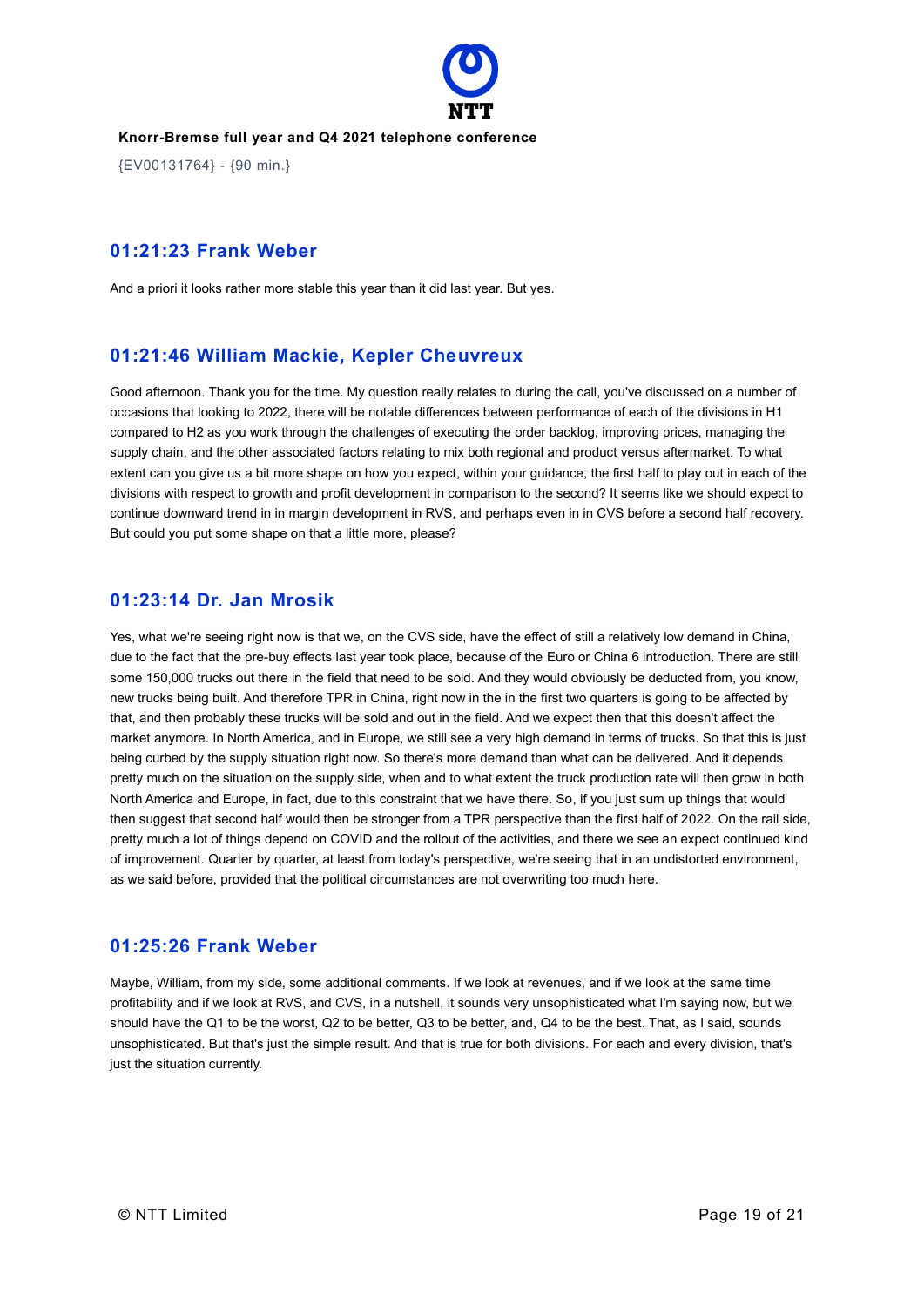

{EV00131764} - {90 min.}

### **01:26:14 William Mackie**

Thank you. I appreciate it's a complex business and geographically and nd market perspective. But thank you for the shape. One follow up would relate to a question on net pricing around the OEM business. And again, it probably requires a gross simplification. But when you think about your ability to adjust pricing within the framework of your contracts in CVS and RVS with OEM customers, and then you look at the RMI, or the cost changes you're planning, do you think you'll achieve a positive net pricing in in 2022? Or do you think that there's going to be a lot more work required on the productivity side to maintain your goals for profit improvement?

### **01:27:14 Frank Weber**

I think that is a perfect question or very good question, let me say, I think we touched upon that already at the CMD, or myself, at least in my presentation. There will not be a positive net effect, purely out of pricing, it will not be enough. And we have to do cost efficiency measures, negotiations with our suppliers, in addition and seek every ways and means in all areas of the company in order to keep the gross margins in the way we want them to go and not be dilutive. And this is not our intention, and this is not what KB stands for and one of your colleagues previously mentioned in the old KB we would turn around each and every stone, be assured, we are also doing so. And not just starting now. So, to say this is what I indicated at the CMD as well, the company is working for roughly 100 million of cost efficiency measures each and every year. But we need additional pricing euros, so to say to compensate all those cost increases that we are facing. So that's a long answer to your question. But under the answer short is no not will be negative. And the negative effect will be offset by our cost efficiency measures that we are doing.

### **01:28:44 Dr. Jan Mrosik**

But I think it's also important to state that with negative price effects we've been living for a long time. Usually in the automotive industry, also in the commercial vehicle industry particularly, there's a clear expectation that efficiencies kick in and that products are getting built and manufactured in a more efficient way resulting in rather cost or price pricing reductions on an annual basis. So that's our new task. What is obviously very different to what we had in the past is these very strong inflationary effects that counteract all activities and the price increases that we're seeing across the board in all different areas. And that's where we need to really address the customer and say, you know, that's something we cannot and we will not carry on our books. It's something that needs to be handed over to our customers in order to create a sustainable situation. And you know, that's the background to what Frank just said.

### **01:30:10 Operator**

There are no further questions for the moment. And with that, I will hand back to Andreas Spitzauer.

### **1:30:16 Andreas Spitzauer**

Yes, thanks very much for all your questions. We hope you stay healthy and safe and enjoy the afternoon. Looking forward to connecting with you next time.